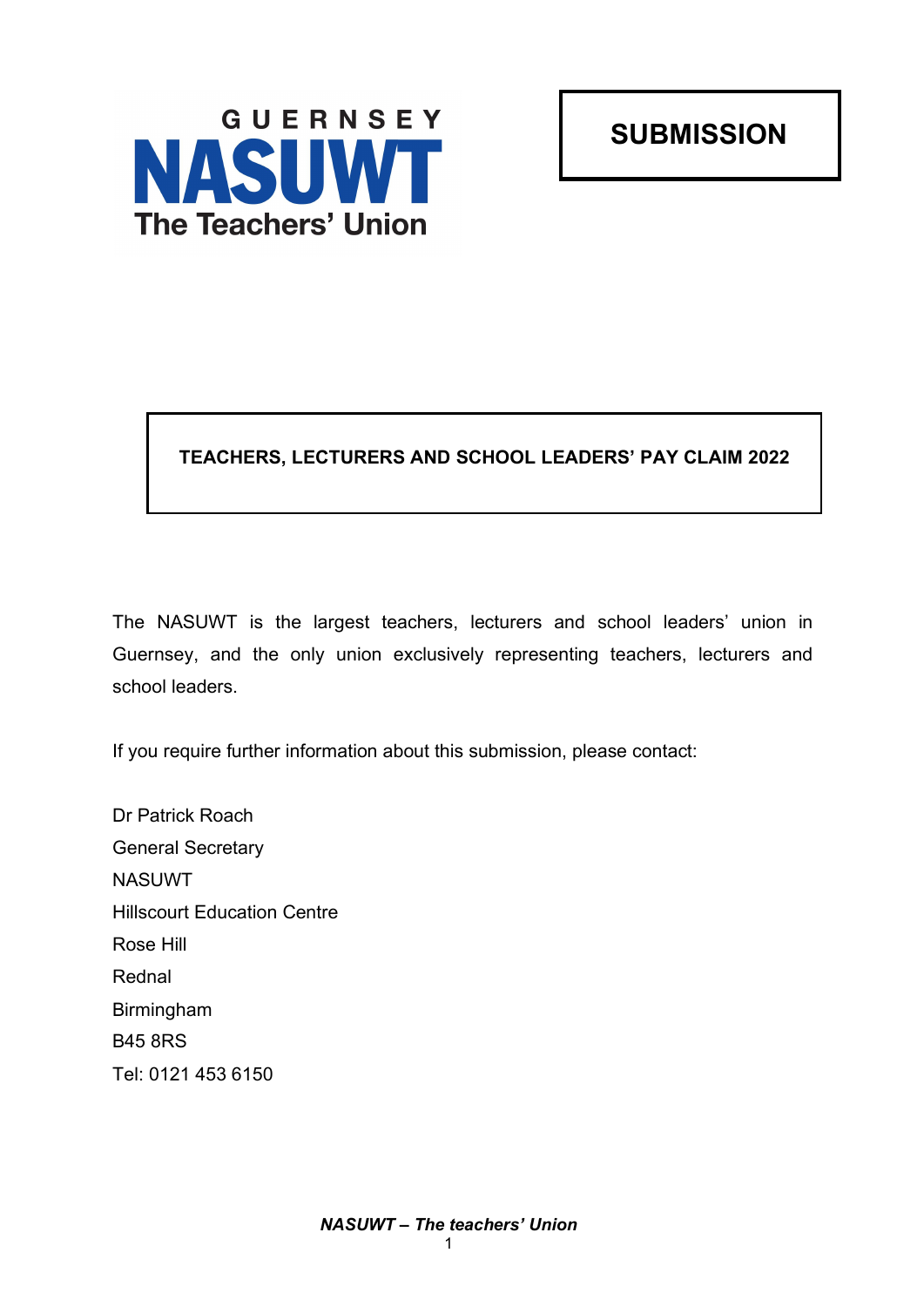### **CONTENTS**

|                   |                                                                   | Page           |
|-------------------|-------------------------------------------------------------------|----------------|
| <b>SECTION 1</b>  | Introduction                                                      | $\mathfrak{S}$ |
| <b>SECTION 2</b>  | <b>Executive Summary</b>                                          | $\overline{4}$ |
| <b>SECTION 3</b>  | Context                                                           | 5              |
| <b>SECTION 4</b>  | Guernsey Teachers, Lecturers and School Leaders' Pay since 2007 6 |                |
| <b>SECTION 5</b>  | Affordability                                                     | 10             |
| <b>SECTION 6</b>  | <b>Teacher Supply</b>                                             | 13             |
| <b>SECTION 7</b>  | <b>Wider Economic and Labour Market Conditions</b>                | 18             |
| <b>SECTION 8</b>  | Other matters                                                     | 24             |
| <b>SECTION 9</b>  | <b>Equality Impact</b>                                            | 25             |
| <b>SECTION 10</b> | Conclusion                                                        | 26             |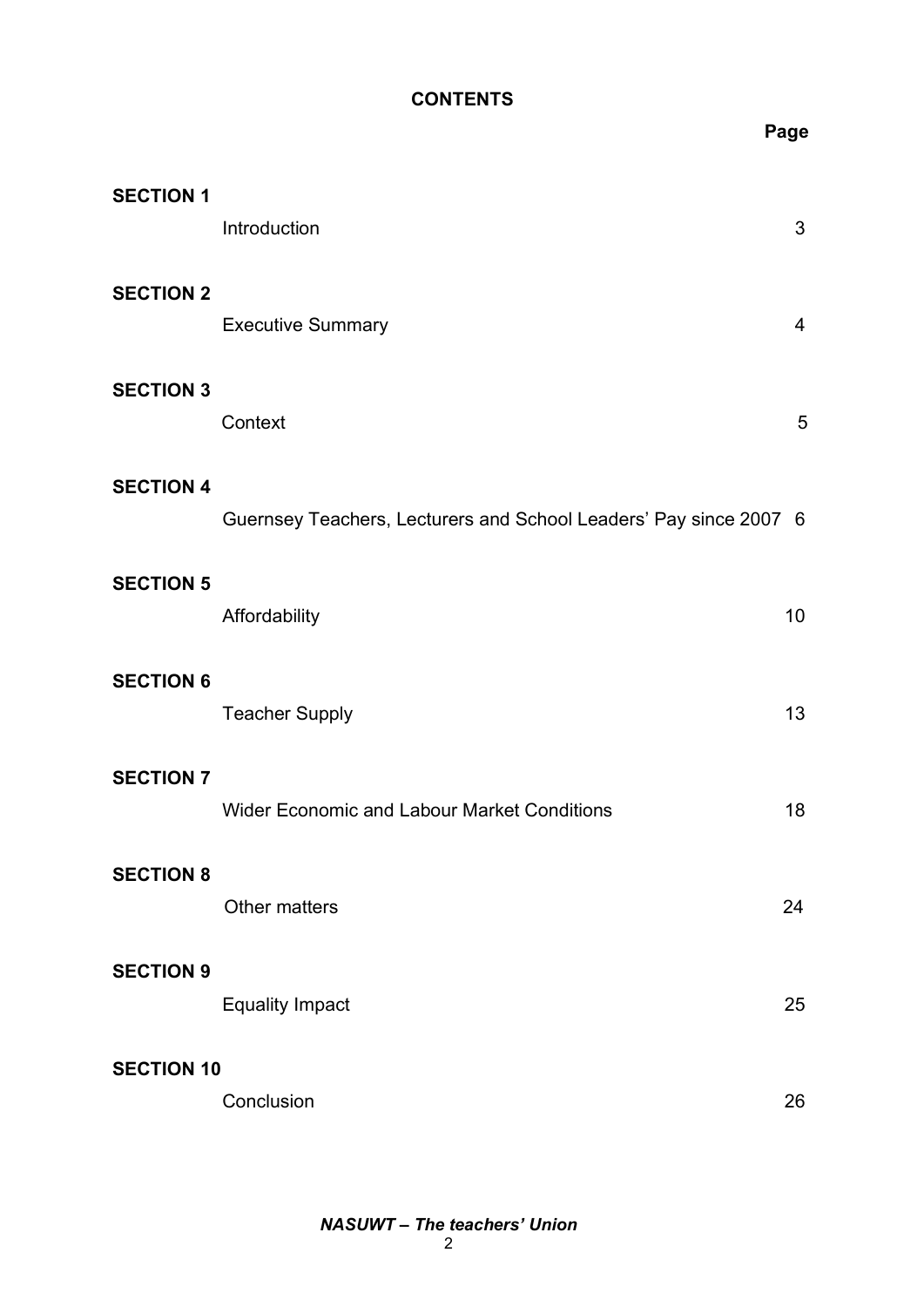### **SECTION 1**

#### **INTRODUCTION**

- 1.1 The NASUWT welcomes the opportunity to make a written submission to the Policy and Resources (P&R) Committee on the matter of teachers, lecturers and school leaders' pay.
- 1.2 The NASUWT was deeply disappointed by the P&R's decision to impose the 2019 pay award, especially as it was subject to a formal dispute.
- 1.3 The NASUWT is appalled that the P&R Committee then decided to impose the 2020 and 2021 pay awards, and make changes to the pay negotiations framework, namely changing the pay uplift date, both without any consultation or negotiation.
- 1.4 This behaviour by the employer is unacceptable and goes against both the content and the spirit of the constitution of the Negotiating Committee for Teachers and Lecturers in Guernsey (NCTLG) and Teachers and Lecturers Joint Council (TLJC). Failure to engage over such fundamental matters leads to mistrust which damages Guernsey's reputation as an employer. It has now been almost four years since the last meaningful negotiations over pay.
- 1.5 It is simply unacceptable to make decisions of this magnitude without any attempt at negotiation and will come as a complete kick in the teeth to Guernsey's teachers, lecturers and school leaders who have worked and continue to work tirelessly throughout the ongoing COVID-19 crisis.
- 1.6 The fact that teachers, lecturers and school leaders have been going above and beyond since the onset of the pandemic, and yet were rewarded for this with not only a real-terms pay cut but also a lower award than virtually all other pay groups is nothing short of disgraceful.
- 1.7 These impositions, pay cuts and refusal to negotiate over key provisions puts the profession in a very serious position which has the clear potential to result in industrial unrest at a critical time in the transformation process.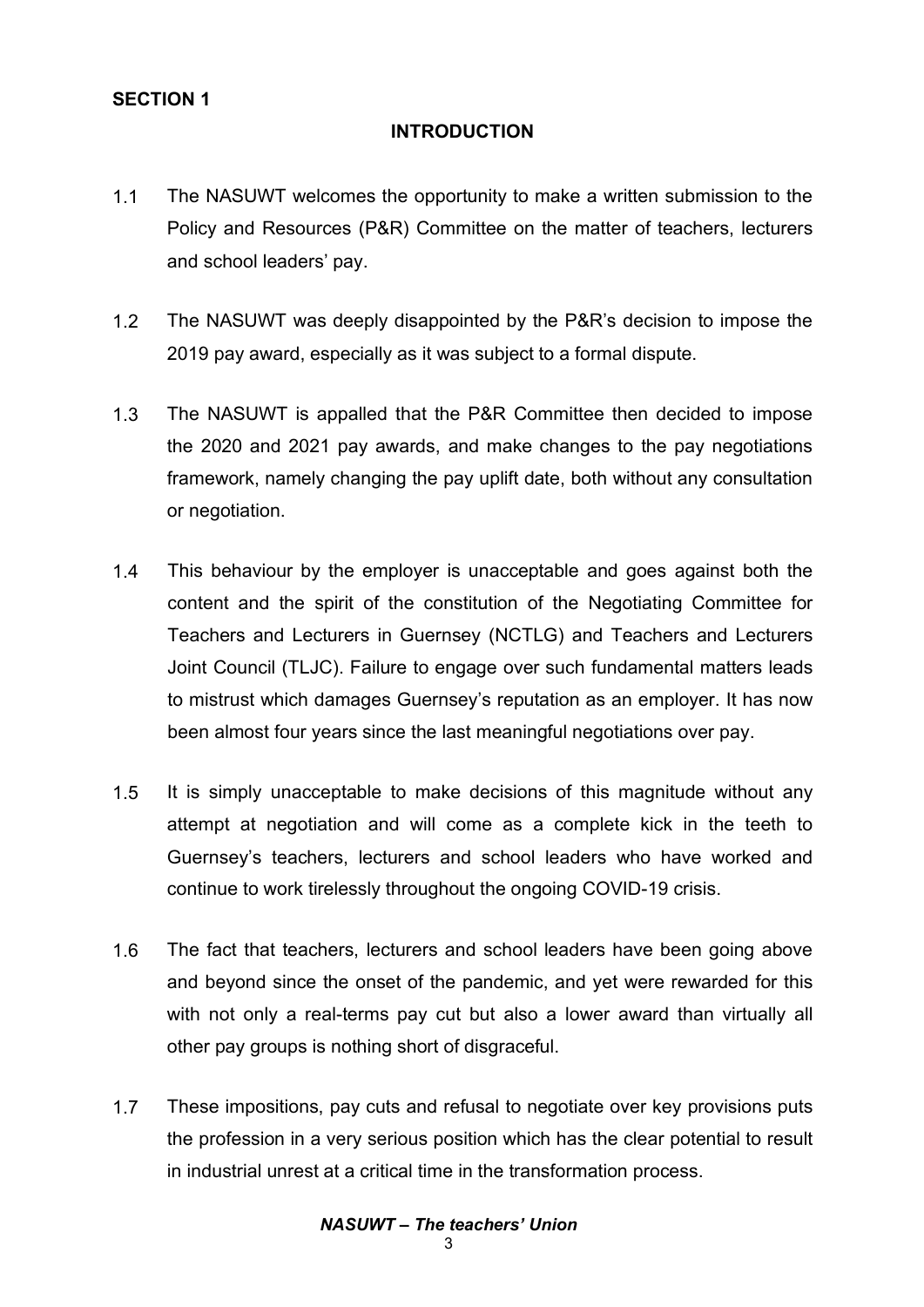1.8 The 2022 pay award for teachers, lecturers and school leaders should be considered in the context of a changing education landscape and the ongoing impact of the COVID-19 pandemic, during which teachers, lecturers and school leaders have relentlessly been on the frontline ensuring that the island continues to function and providing much more than an education to the children and young people under their care.

### **SECTION 2**

## **EXECUTIVE SUMMARY**

There is overwhelming evidence that teachers, lecturers and school leaders require a significant, above-inflation pay increase in the 2021 pay award:

- teachers, lecturers and school leaders and lecturers have experienced significant real-terms pay cuts totalling nearly 10% since 2007;
- not only has pay fallen in respect of inflation, it has also fallen behind median earnings growth and pay awards given to other States employees;
- the States are able to fund a substantial increase in pay, with substantial revenue surpluses for many years, as well as a forecast £22m revenue surplus in 2021 and a further £20 million revenue surplus in 2022;
- other economic indicators such as unemployment levels, growth forecasts and the housing market all show Guernsey's economy to be in rude health;
- Guernsey is overwhelmingly dependent on the UK for teacher supply; however, the UK is in the midst of a teacher recruitment and retention crisis caused by a combination of poor recruitment, increased teacher wastage and increasing demand. This is making it increasingly hard for Guernsey to recruit, which is exacerbated by real-terms cuts to pay;
- although pay is superficially higher than the UK, the substantially higher cost of living, including house prices higher than every region of the UK and substantially increased costs for basic commodities such as gas, means that pay is actually uncompetitive with the UK. Teacher pay on Jersey is also significantly higher than that on Guernsey;
- the pay of comparable graduate professions is substantially higher than that of teaching, again making teaching unattractive; and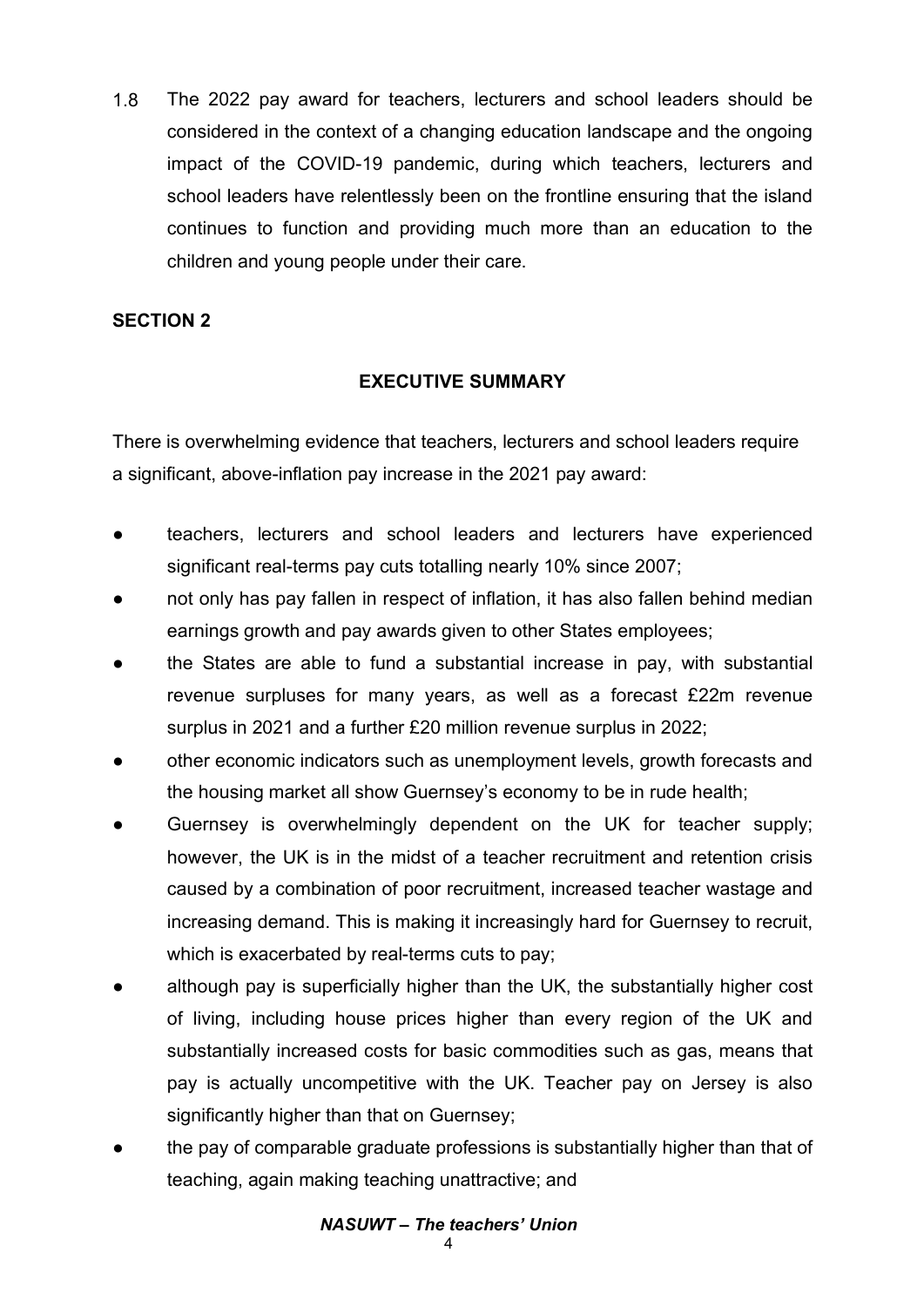there are also extant issues around terms and conditions, such as the two-tier workforce which impact on teachers, lecturers and school leaders.

To address these issues, the States needs to:

- award a substantial, above-inflation pay rise to all pay scales and points, funded centrally and not taken from existing school budgets;
- reform the pay spine for classroom teachers and lecturers into a single sixpoint pay scale, allowing for accelerated automatic progression; and
- end the two-tier workforce by honouring the commitment made by the P&R Committee to renegotiate the Teacher Contract.

## **SECTION 3**

## **CONTEXT**

- 3.1 The pay award is being considered in the context of the ongoing reorganisation of secondary education, which continues to cause uncertainty and anxiety amongst the workforce across all sectors.
- 3.2 Teachers, lecturers and school leaders in Guernsey will also potentially face changes to working practices through the proposed harmonisation of terms and conditions of States of Guernsey employees. This will feed into the existing uncertainty and anxieties around the school reorganisation.
- 3.3 The extent to which the States plans to harmonise terms and conditions will apply to teachers, lecturers and school leaders remains unclear at the moment, and further adds to the general uncertainty hanging over the profession, especially given the constant rhetoric from the States regarding cuts to the public sector workforce.
- 3.4 Teachers, lecturers and school leaders and the education service continue to be at the forefront of the islands' response to the COVID-19 pandemic.
- *NASUWT – The teachers' Union* 3.5 Throughout the pandemic, schools remained open and teachers, lecturers and school leaders willingly gave up their holidays to ensure that the children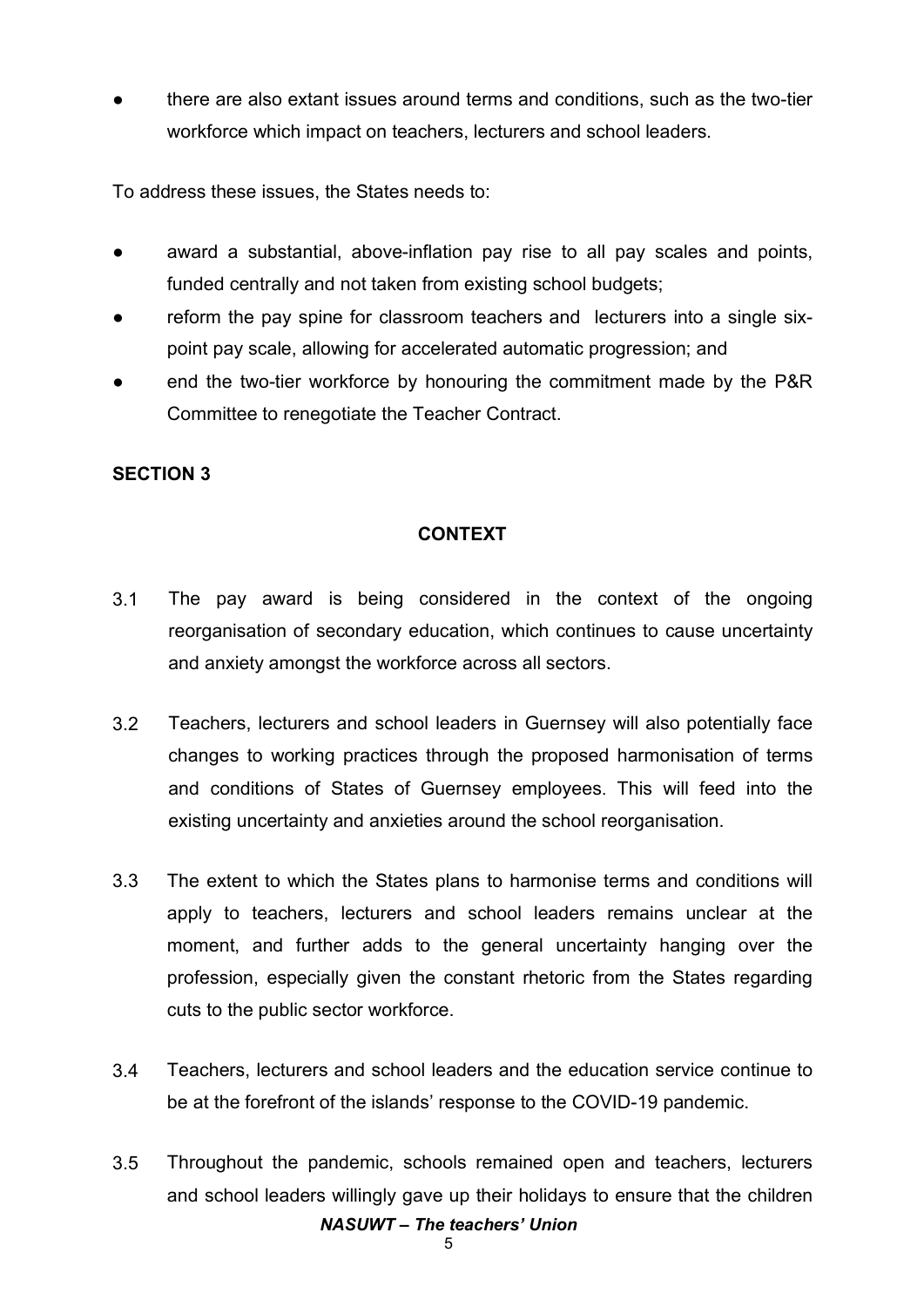of key workers remained in school so that they could continue to serve the island. Teachers, lecturers and school leaders have repeatedly gone above and beyond expectations throughout 2020 and 2021.

- 3.6 As well as keeping schools open, with virtually no notice, teachers, lecturers and school leaders switched from 'normal' to remote teaching, something no teacher has been trained to do. Teachers, lecturers and school leaders once again stepped up to the mark to ensure that teaching and education continued despite the pandemic through devising, at breakneck speed, a functional system of remote learning. This has included ensuring self-isolating pupils are still receiving an education.
- 3.7 The switch to remote learning has caused significant increases in workload, which is likely to continue for some time and needs to be recognised. The States will, however, need to address this additional workload burden as a matter of urgency.
- 3.8 Teachers, lecturers and school leaders have also been significantly disadvantaged compared to other groups in terms of ability to travel off island during the pandemic. Restrictions on travel combined with requirements before returning to school have led to substantial difficulties in travelling and meeting family, which other groups have not experienced. This also needs to be considered in any award.

#### **SECTION 4**

# **GUERNSEY TEACHERS, LECTURERS AND SCHOOL LEADERS' PAY SINCE 2007**

- 4.1 Teachers, lecturers and school leaders' salaries have been eroded significantly, particularly when measured against increases in average earnings and Retail Prices Index (RPI) inflation since 2007.
- 4.2 An analysis of the loss in real terms of gross pay for teachers, lecturers and school leaders shows losses of thousands of pounds compared to what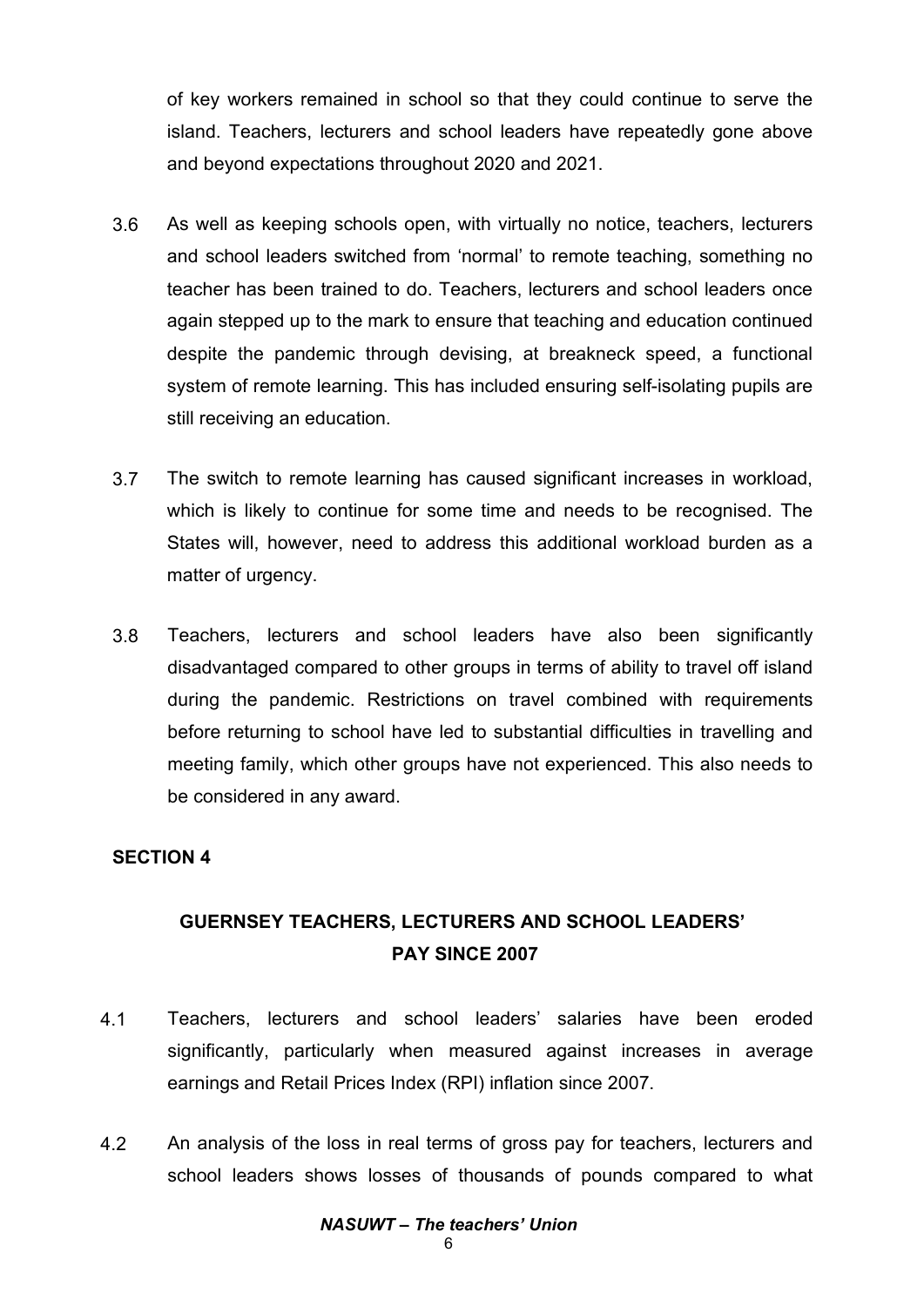teachers, lecturers and school leaders would have earned had their pay kept pace with inflation.

4.3 Since 2007, teachers, lecturers and school leaders have endured several years of below-RPI pay rises, which have seriously eroded the value of teachers, lecturers and school leaders' pay. Figure 1 below shows teachers, lecturers and school leaders' pay uplifts against RPI inflation since 2007.

# **Figure 1: Teachers, lecturers and school leaders' pay uplifts compared to RPI inflation: 2007-2021**



- 4.4 There was an increase in inflation, as measured by the RPI, of 39.3% from December 2006 to September 2021, whilst teachers, lecturers and school leaders' pay has increased by 29.75%, leading to a real-terms pay cut of nearly 10% over this period.
- 4.5 Table A shows the effect of inflation on teachers, lecturers and school leaders' pay since 2007.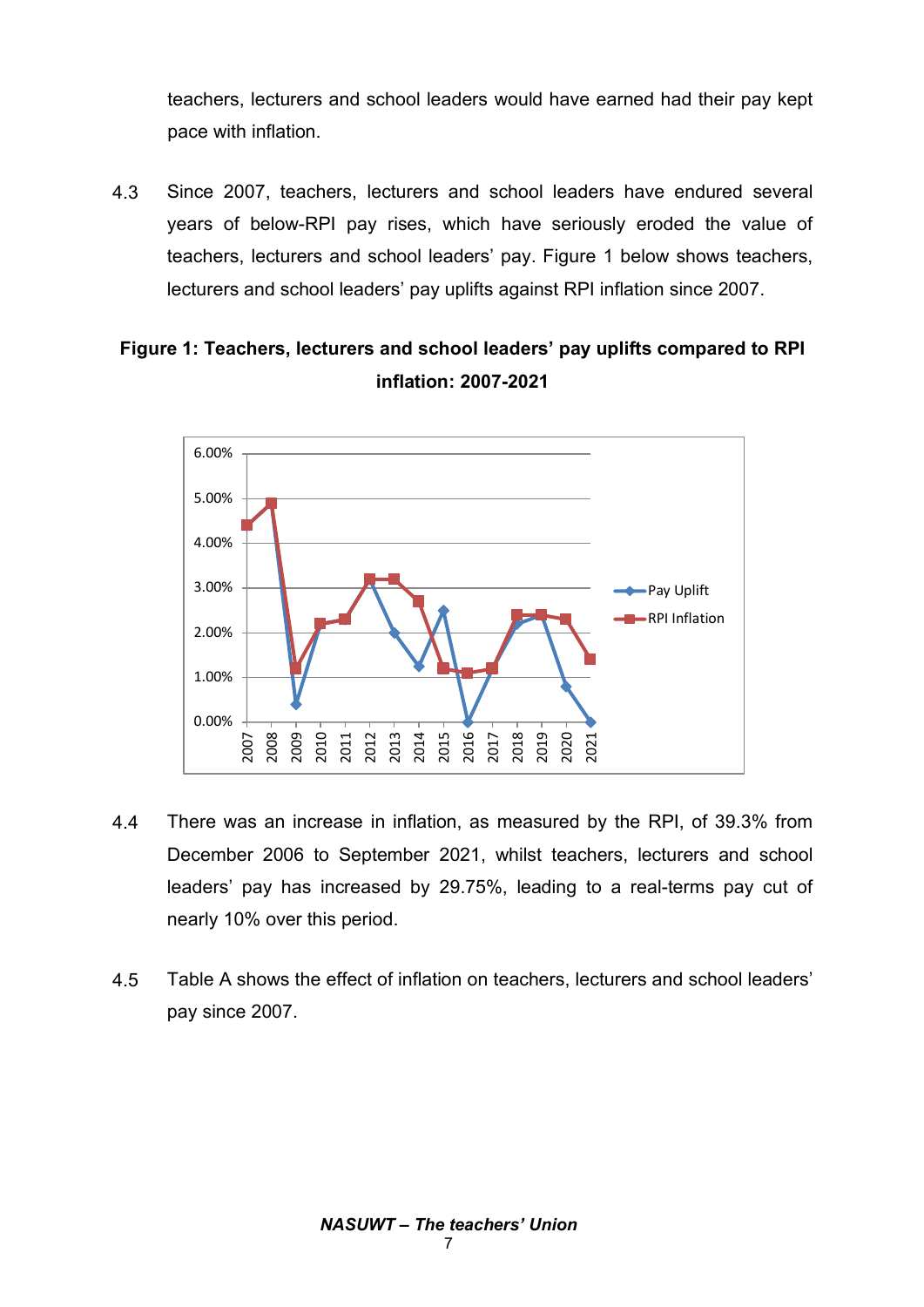| Scale                                                                    | 2021 actual | 2022 target | Cash<br>Shortfall | <b>Cumulative shortfall</b> |  |  |  |
|--------------------------------------------------------------------------|-------------|-------------|-------------------|-----------------------------|--|--|--|
| point                                                                    | salary      | salary*     | 2022              | since 2007                  |  |  |  |
| 1                                                                        | £31,223     | £34,611     | $-E3,388$         | £15,753                     |  |  |  |
| 2                                                                        | £33,566     | £37,209     | $-£3,643$         | £16,934                     |  |  |  |
| 3                                                                        | £36,083     | £39,996     | $-E3,913$         | £18,188                     |  |  |  |
| $\overline{4}$                                                           | £38,794     | £43,003     | $-E4,209$         | £19,564                     |  |  |  |
| 5                                                                        | £41,704     | £46,228     | $-E4,524$         | £21,036                     |  |  |  |
| 6                                                                        | £44,833     | £49,699     | $-E4,866$         | £22,626                     |  |  |  |
| U1                                                                       | £47,349     | £52,486     | $-£5,137$         | £23,880                     |  |  |  |
| U <sub>2</sub>                                                           | £49,093     | £54,419     | $-E5,326$         | £24,762                     |  |  |  |
| U <sub>3</sub>                                                           | £50,362     | £55,824     | $-E5,462$         | £25,386                     |  |  |  |
| L5                                                                       | £55,481     | £61,498     | $-E6,017$         | £27,967                     |  |  |  |
| L10                                                                      | £62,771     | £69,579     | $-E6,808$         | £31,642                     |  |  |  |
| L15                                                                      | £71,020     | £78,723     | $-E7,703$         | £35,800                     |  |  |  |
| * The 2022 target salary is the amount salaries would have been had they |             |             |                   |                             |  |  |  |
| kept pace with inflation since 2007.                                     |             |             |                   |                             |  |  |  |

### **Table A – Shortfall in pay scales due to inflation: 2007 to date**

- 4.6 Data from States Data and Analysis also shows that for the economy as a whole, average earnings have outstripped inflation most years since 2006, whereas, as stated above, pay has fallen behind, further eroding the competitiveness of teachers, lecturers and school leaders' pay.
- 4.7 Figure 2 below shows teacher pay uplifts compared to RPI inflation and Guernsey earnings growth. This shows that average earnings as a whole have exceeded inflation between 2006 and 2021. Whilst teachers, lecturers and school leaders' pay has lagged significantly behind both measures, the gap between the growth in teachers, lecturers and school leaders' pay and that of the wider workforce is striking, underlining the reduced competitiveness of teacher pay over the last decade.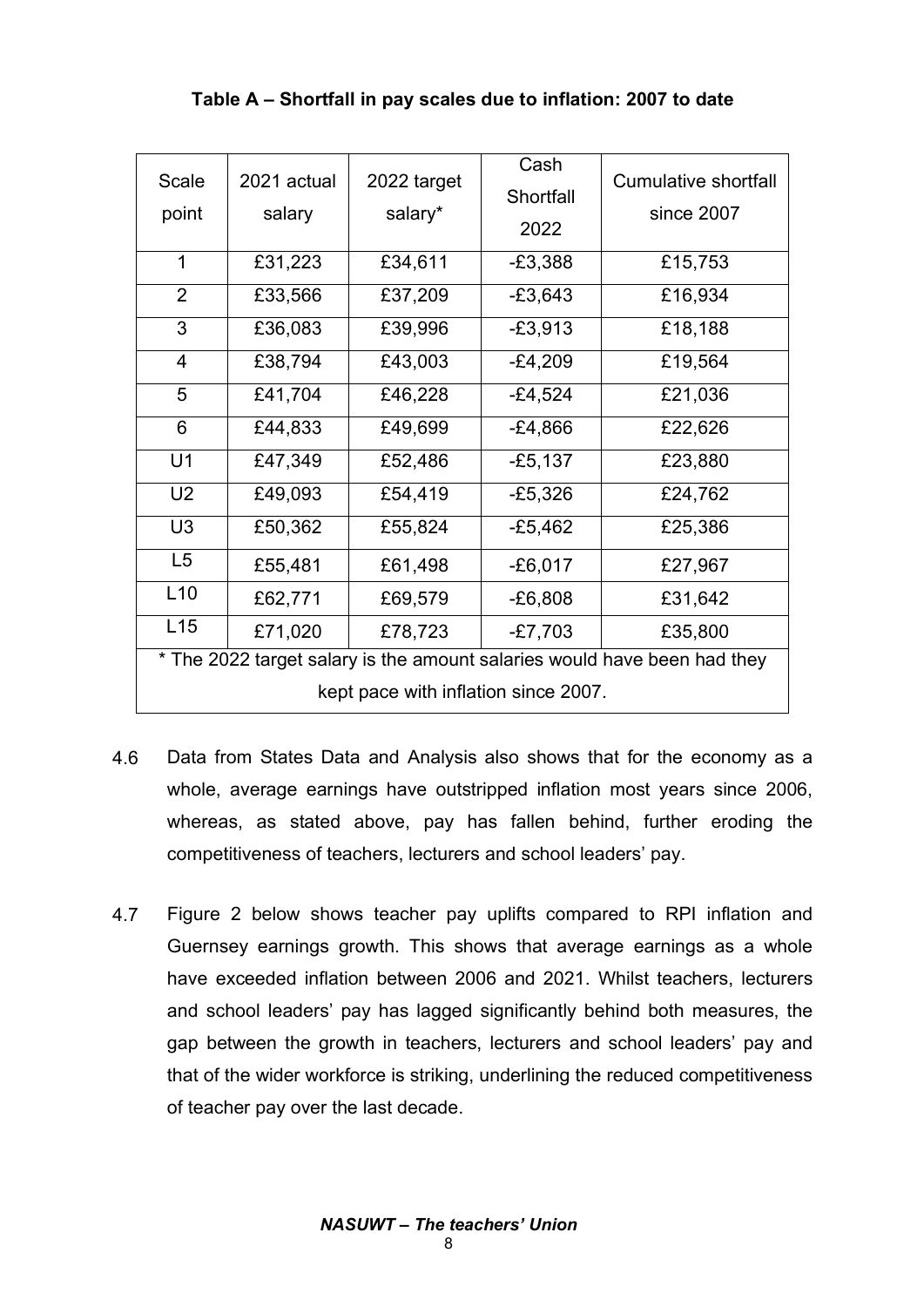- 4.8 The growth in annual earnings has continued despite the impact of the pandemic, with an annual increase of 4.5% in 2021.<sup>1</sup>
- 4.9 The differential between teachers, lecturers and school leaders' pay awards and increases in median earnings now stands in excess of 10% since 2007.
- 4.10 It should also be noted that the average earnings increase is the measure used to uprate States members' pay, and therefore forms a reasonable comparator for teachers, lecturers and school leaders' pay.

# **Figure 2: Teacher pay uplift compared to RPI inflation and median Guernsey earnings growth: 2006-2021**



4.11 Additionally, teachers, lecturers and school leaders are at a disadvantage compared to colleagues in Guernsey's civil service. Figure 3 overleaf shows teacher pay uplifts since 2007 compared to those the civil service has received. This clearly shows a significant discrepancy of around 4% between teacher and civil service pay over this period, with teachers, lecturers and school leaders again significantly out of pocket compared to their civil service colleagues.

*NASUWT – The teachers' Union*  $\overline{a}$ 1 *Guernsey Quarterly Population, Employment and Earnings Bulletin,* October 2021.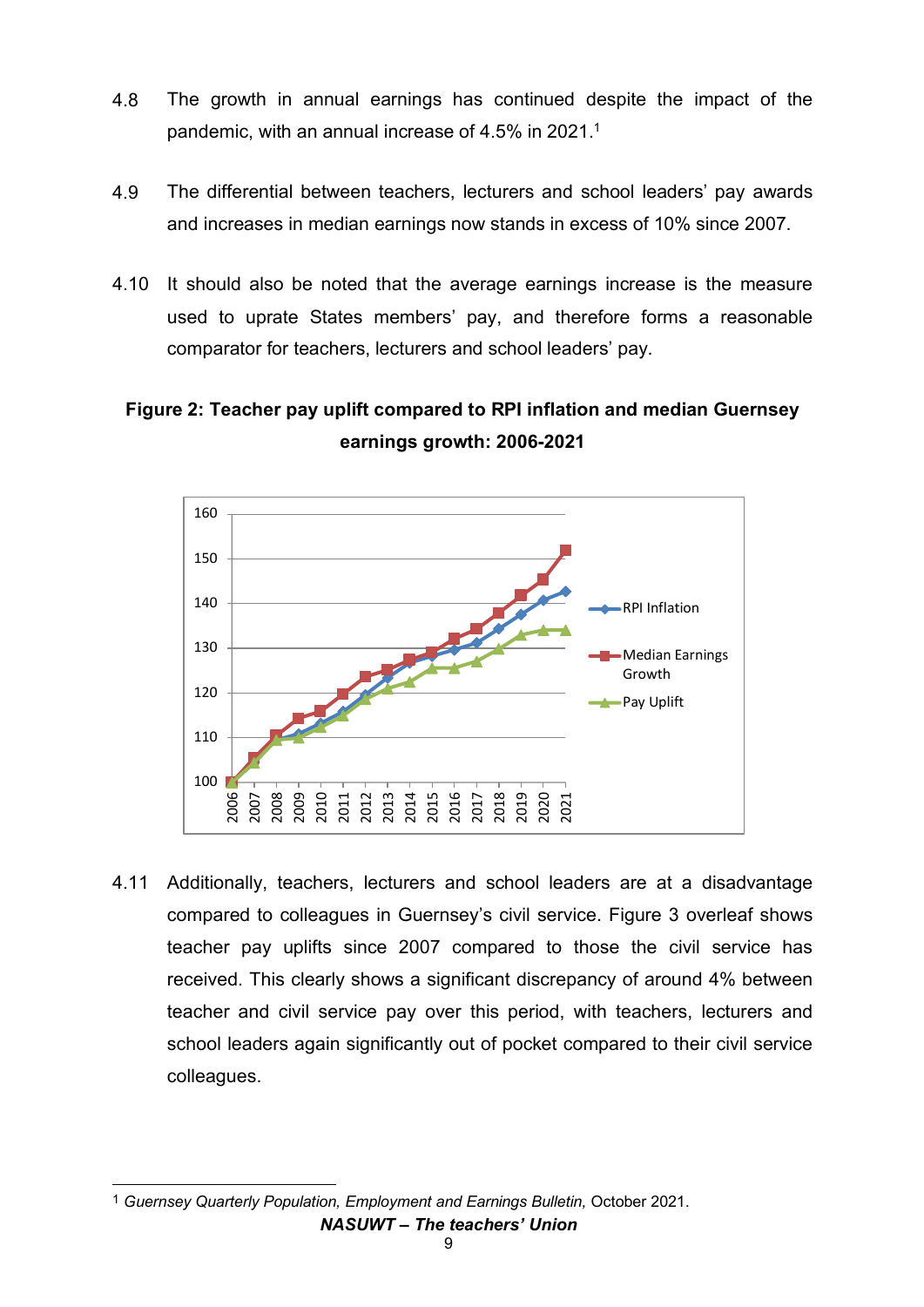4.12 The disparity between civil service pay, and therefore teachers, lecturers and school leaders' pay, and average earnings growth has also been confirmed by the States Treasurer, Bethan Haines, who has stated: *'civil servants were about 8% less than median earnings and 6% less than inflation between 2009 and 2020.' <sup>2</sup>*



**Figure 3: Teacher pay uplifts compared to civil service uplifts: 2007-2021**

# **SECTION 5**

# **AFFORDABILITY**

- 5.1 The States of Guernsey should not underestimate the importance of the pay award for teachers, lecturers and school leaders in securing the recruitment and retention of high-quality teaching professionals, and service quality across the system as a whole. Teachers, lecturers and school leaders' pay and conditions of service are inextricably linked to the provision of high-quality education.
- 5.2 The NASUWT believes that the States of Guernsey should bring forward a pay offer which demonstrates not only the important contribution teachers, lecturers and school leaders make to the economy, but also to continue

 $\overline{a}$ 2 https://guernseypress.com/news/2021/09/29/accuracy-of-figures-used-in-tax-review-defended-bytreasurer/, accessed 12.11.21.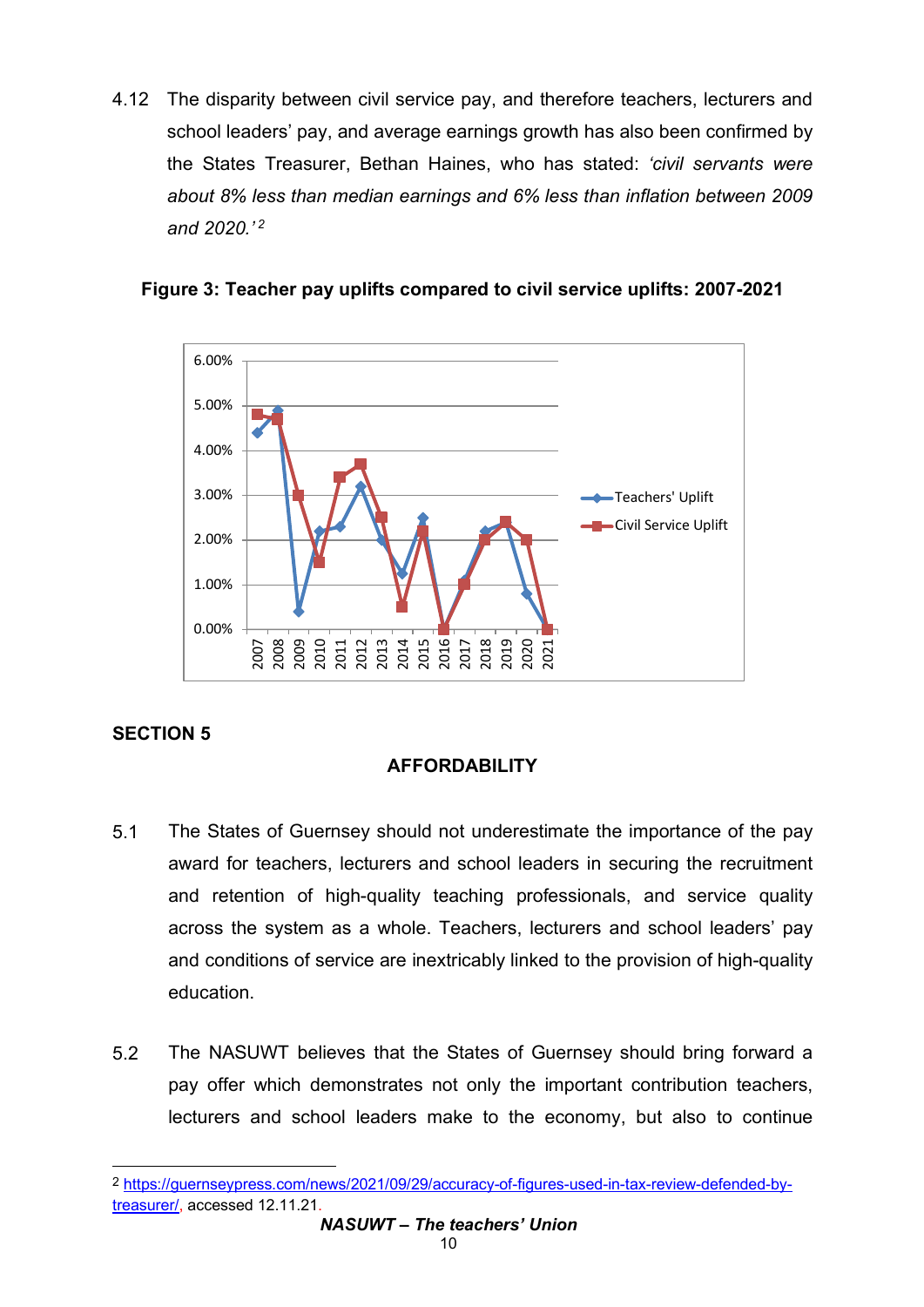ensuring high-quality education provision and reflecting the contribution that teachers, lecturers and school leaders made during the pandemic. The NASUWT, therefore, urges the States to recognise the case for a significant, above-inflation pay award for teachers, lecturers and school leaders in order to ensure that teaching remains competitive with other graduate occupations and to avert a recruitment and retention crisis.

5.3 Analysis of the State's accounts for the years following the financial crisis shows that Guernsey has weathered both the financial storm and the COVID-19 pandemic well, with a net revenue surplus of £374 million over the last eleven years. This is shown in Table B below.

| Year | Net revenue | Net revenue      | Revenue              |
|------|-------------|------------------|----------------------|
|      | income (£m) | expenditure (£m) | surplus/deficit (£m) |
| 2009 | 369         | 353              | 16                   |
| 2010 | 361         | 360              | 1                    |
| 2011 | 347         | 333              | 14                   |
| 2012 | 363         | 341              | 18                   |
| 2013 | 396         | 381              | 15                   |
| 2014 | 415         | 382              | 33                   |
| 2015 | 416         | 401              | 15                   |
| 2016 | 416         | 363              | 53                   |
| 2017 | 432         | 357              | 75                   |
| 2018 | 497         | 427              | 70                   |
| 2019 | 521         | 451              | 70                   |
| 2020 | 512         | 517              | $-5$                 |
|      |             | Total            | 374                  |
|      |             | surplus/deficit  |                      |

**Table B – Analysis of States accounts: 2009-2020**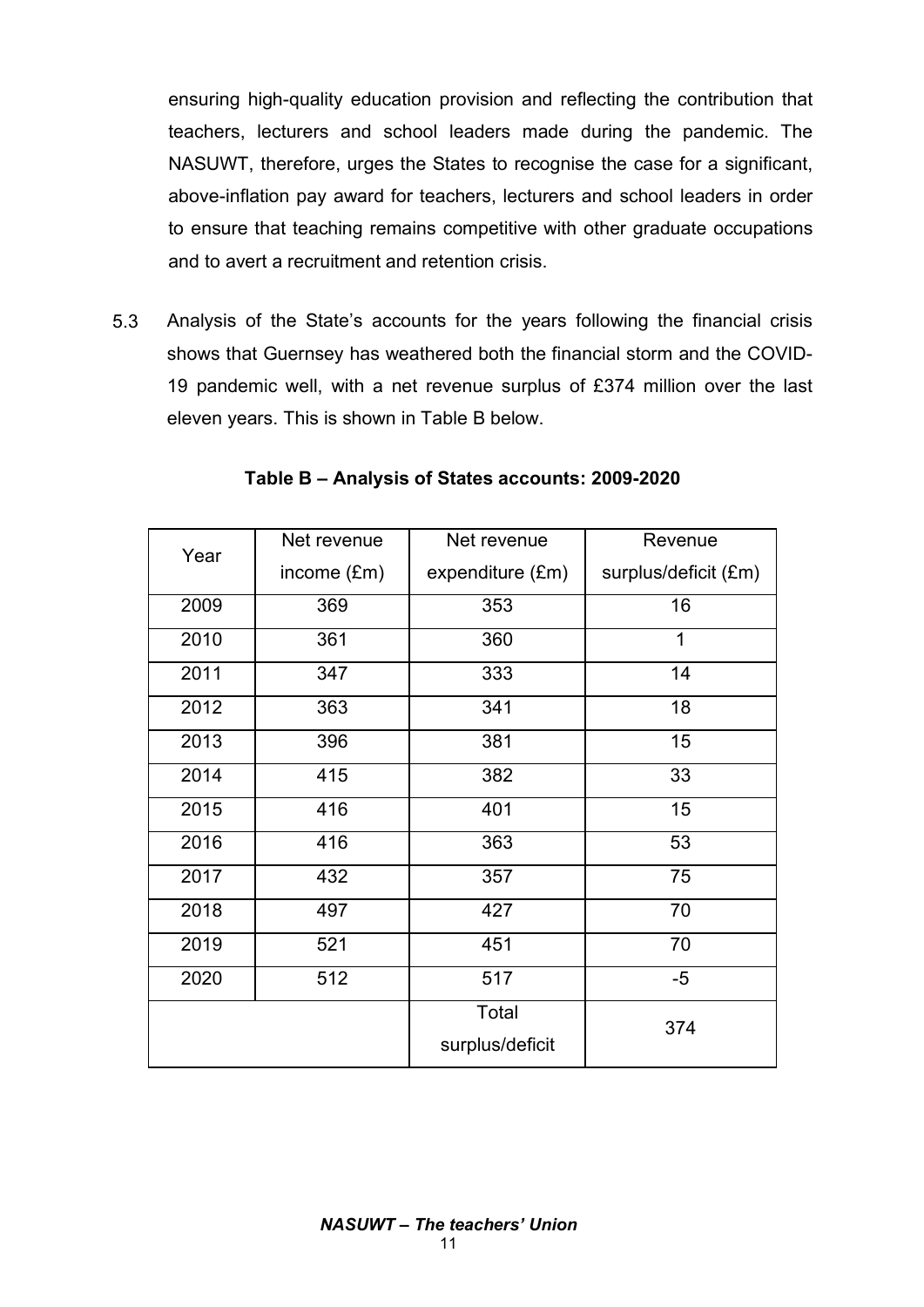- 5.4 The accounts show that the significant costs due to COVID-19 business and personal support, which totalled £52m, still only resulted in a small operating deficit. As these costs will reduce to zero quickly now that the economy is fully open, the accounts show that Guernsey can afford a substantial uplift.
- 5.5 The latest *Guernsey Annual GVA and GDP Bulletin* published by the States Data and Analysis unit also shows the economy continuing to show growth, with Gross Domestic Product (GDP) at its highest level, enjoying its seventh consecutive year of growth in 2019.
- 5.6 Guernsey's GDP per capita now stands 56% higher than in the UK, and 14% higher than Jersey's GVA per capita.
- 5.7 The latest Guernsey Economic and Financial Stability Overview reports that although the economy contracted in 2020 due to the effects of the COVID-19 pandemic,<sup>3</sup> growth is expected to return in 2021, with other indicators such as unemployment and the housing market also pointing to a strong recovery.4
- 5.8 Data from the latest Guernsey Quarterly Population, Employment and Earnings Bulletin shows that the unemployment rate as of 2 October 2021 stood at just 1.3%, with 384 people registered as unemployed. This figure is almost a one-third reduction in the number of unemployed compared to October 2020, demonstrating a strong rebound in the economy. It is also substantially lower than that of both the UK and Jersey.<sup>5</sup>
- 5.9 These figures clearly indicate that the Guernsey economy is increasingly strong. The States, therefore, is clearly able to afford a substantial pay uplift for teachers, lecturers and school leaders.

#### *NASUWT – The teachers' Union*

 $\overline{a}$ <sup>3</sup> *Guernsey Annual GVA and GDP Bulletin*, November 2021.

<sup>4</sup> *Guernsey Economic and Financial Stability Overview*, December 2020.

<sup>5</sup> *Guernsey Quarterly Population, Employment and Earnings Bulletin*, 4 November 2021.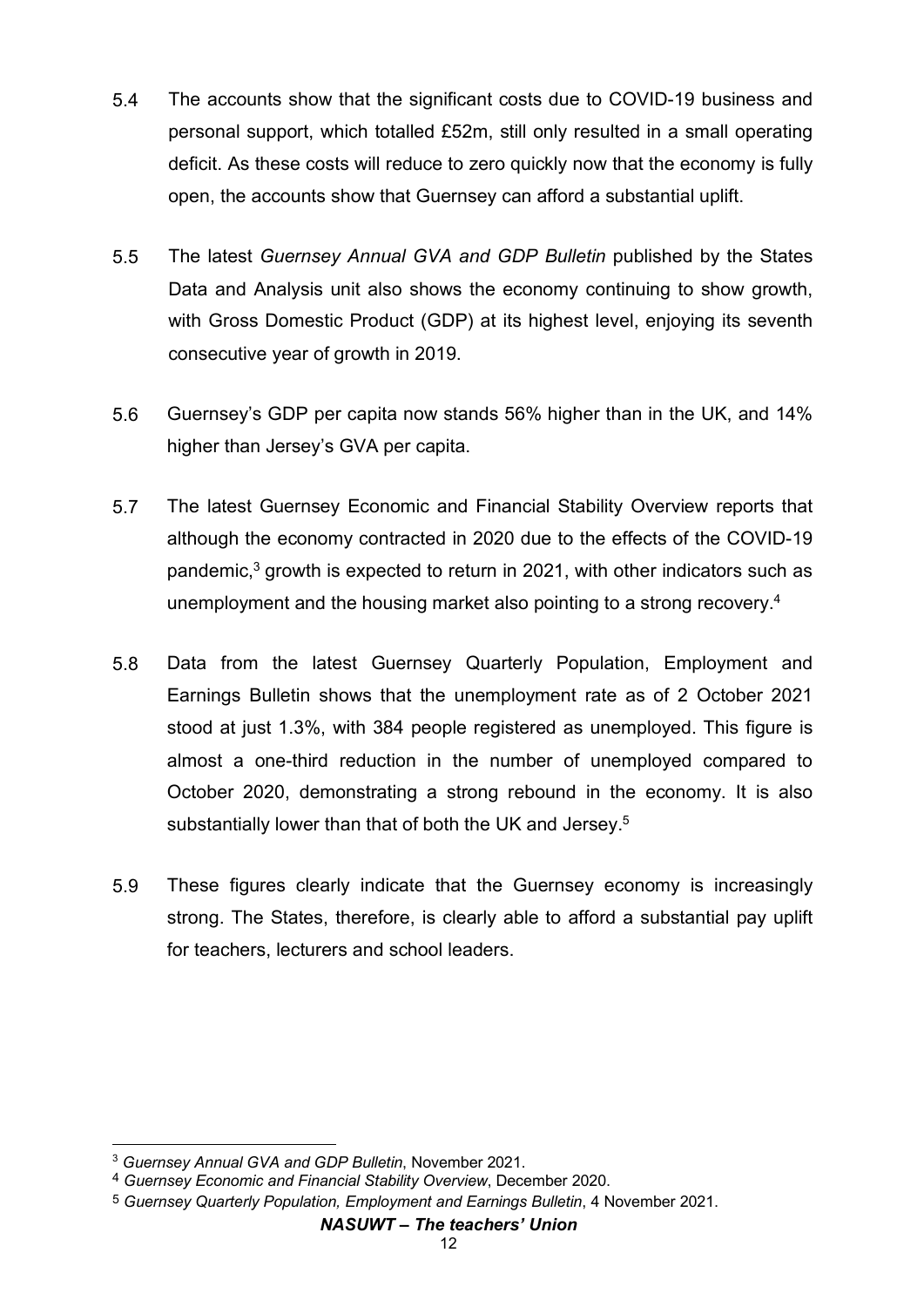# **SECTION 6**

 $\overline{a}$ 

# **TEACHER SUPPLY**

- 6.1 Guernsey is overwhelmingly dependent on the UK for the training of teachers. The vast majority of off-island appointments come from the UK.
- 6.2 The dependence on the UK means that Guernsey will also be affected by the crisis in teacher recruitment and retention in England. The increasingly parlous teacher supply situation was acknowledged by the House of Commons Public Accounts Committee in the findings of its inquiry into these matters  $6$
- 6.3 The most recent data from the Universities and Colleges Admissions Service (UCAS) End of Cycle Analysis Report confirms that 34,915 people were accepted for an initial teacher training (ITT) place through the UCAS Teacher Training (UTT) application scheme in 2020.7
- 6.4 This quantity of applicants represents an increase on the equivalent figure for 2019 of around 21%. However, this still represents a substantial decline from 2010, when 67,289 applicants entered the formal ITT recruitment process.
- 6.5 It is, therefore, clear that the increase in applications for ITT in 2020/21, while welcome, is likely to be short-lived. Nevertheless, the Committee will also note that notwithstanding the impact of rates of recruitment to ITT from an anticipated impact of the pandemic on graduate employment prospects, it has still not resulted in a return of the levels of recruitment into the profession last seen in 2014, when broader economic prospects were significantly higher from those currently.
- 6.6 In addition to recruitment, it is important to acknowledge that there is some evidence that cohorts of ITT applicants recruited during such periods have tended to demonstrate a higher propensity to leave the profession when wider

<sup>6</sup> House of Commons Committee of Public Accounts (2018). *Retaining and developing the teaching workforce: Seventeenth Report of Session 2017-19* (HC460).

<sup>7</sup> https://www.ucas.com/data-and-analysis/ucas-teacher-training-releases/ucas-teacher-training-endcycle-2020-data-resources, accessed on 12.11.21.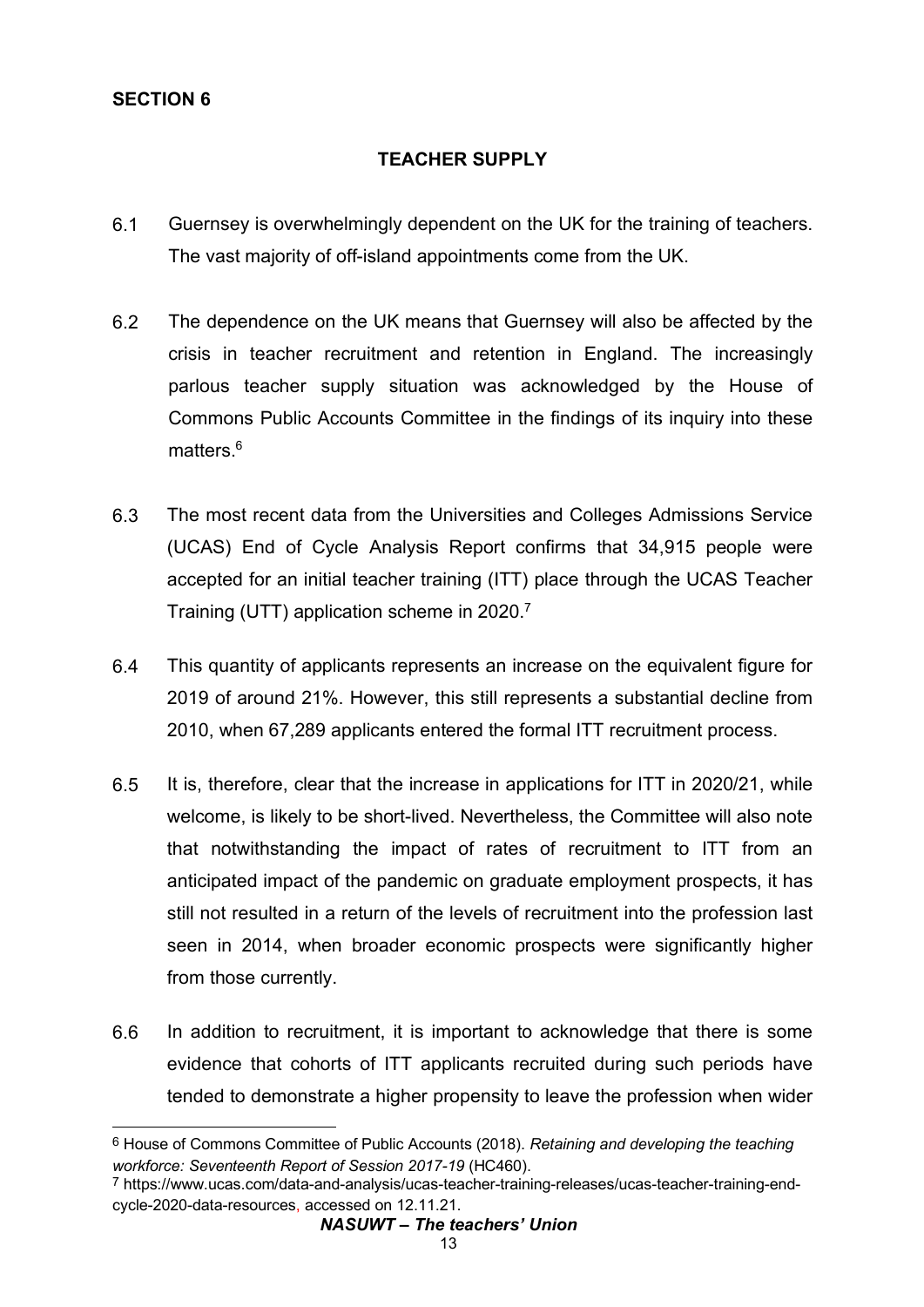economic conditions change.<sup>8</sup> There should be, therefore, no expectation that the impact of the pandemic will result in sustained improvements in the overall retention situation in the longer term.

- 6.7 Immediately prior to the pandemic, official data for 2019/20 confirmed that entry to training programmes only reached 85% of the central target set for that period, substantially lower than the decline from the 96% of target figure achieved in 2016/17.<sup>9</sup> Official data shows that overall teacher recruitment was above target in each year from 2006/07 to 2011/12, but was below target in each subsequent year up to 2019/20.10
- 6.8 Noting the issues raised above in respect of the implications of the pandemic for teacher recruitment, it is not surprising that for the 2020/21 census period, recruitment against the teacher supply model-based targets increased across a range of subject areas. However, even in these circumstances, the targets for mathematics (84%), chemistry (80%), design and technology (75%), modern foreign languages (74%) and physics (45%) continued to be missed.<sup>11</sup>

 $\overline{a}$ 8 Hutchings, M. (2010*). What impact does the wider economic situation have on teachers, lecturers and school leaders' career decisions? A literature review.* (DFE-RR136). Available at:

<sup>(</sup>https://assets.publishing.service.gov.uk/government/uploads/system/uploads/attachment\_data/file/18 1566/DFE-RR136.pdf), accessed on 28.01.21.

<sup>9</sup> DfE (2019b). *Initial Teacher Training (ITT) Census for the academic year 2019 to 2020, England*. Available at:

<sup>(</sup>https://assets.publishing.service.gov.uk/government/uploads/system/uploads/attachment\_data/file/84 8851/ITTCensus201920MainTextfinal.pdf), accessed on 28.01.21.<br><sup>10</sup> Foster, D. (2019). *Teacher recruitment and retention in England. House of Commons Library* 

*Briefing Paper No. 7222.* Available at: (http://researchbriefings.files.parliament.uk/documents/CBP-

<sup>&</sup>lt;sup>11</sup> DfE (2020a). *Initial Teacher Training (ITT) Census for the academic year 2020 to 2021, England.* Available at: (https://explore-education-statistics.service.gov.uk/find-statistics/initial-teacher-trainingcensus/2020-21), accessed on 29.01.21.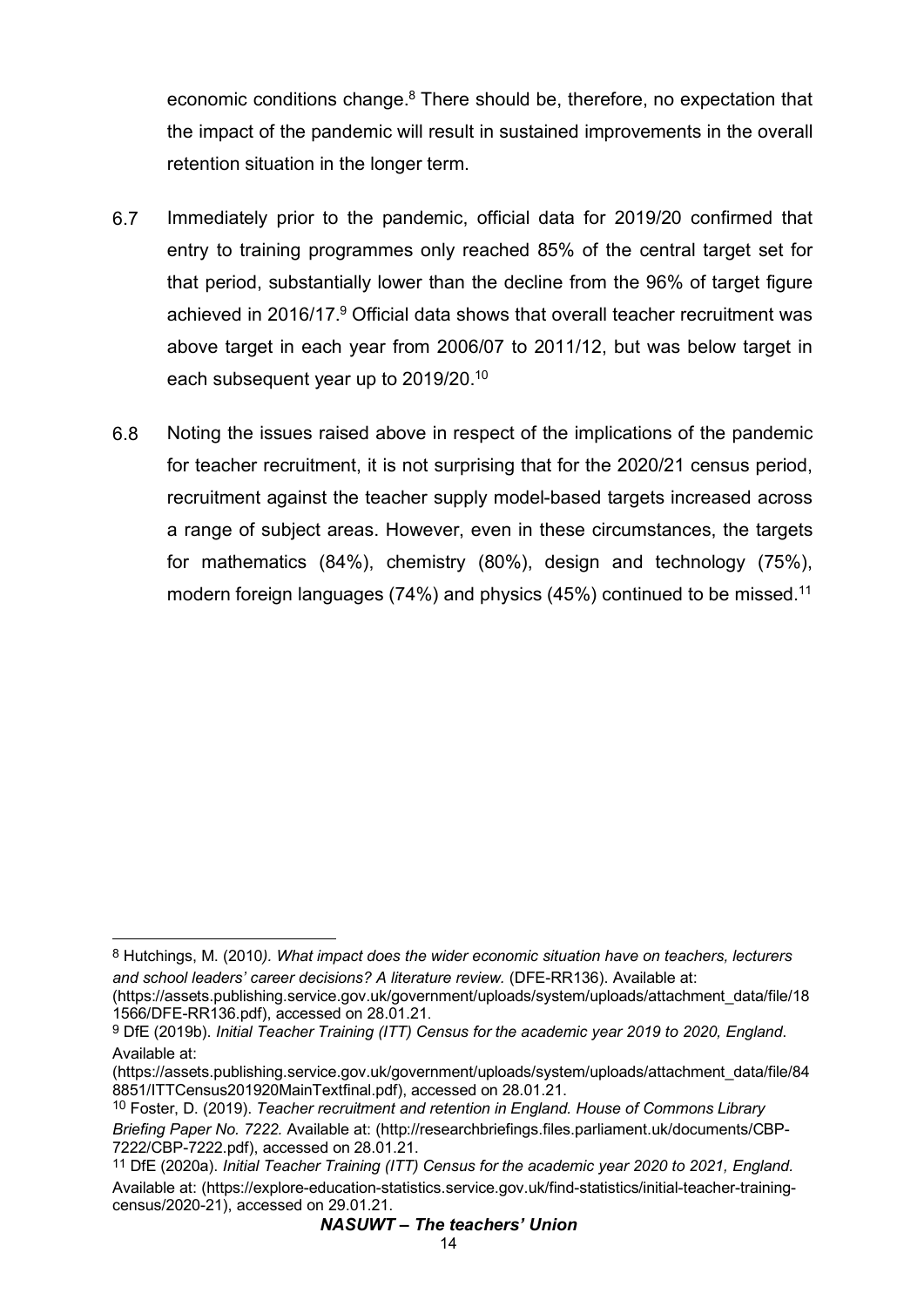### **Figure 4: New entrants to postgraduate ITT by subject, as a proportion of teacher supply model targets: academic year 2019-20**



Source: DfE: Initial Teacher Training Census 2019/20

6.9 It should be noted that the education system in England has a longstanding reliance on the skills, talents and expertise of teachers with professional teaching qualifications gained from outside the UK to work in roles requiring Qualified Teacher Status (QTS) in schools. It is, therefore, a matter of significant concern that the official data indicates that the numbers of such individuals entering teaching in England have begun to decline significantly. In 2019/20, 1,484 teachers from the European Economic Area (EEA) countries obtained QTS, a decline of 58% on the corresponding figure in 2017/18.12 For teachers with qualifications gained in Canada, the United States, Australia and New Zealand, all of whom have an automatic entitlement to QTS in

 $\overline{a}$ 12 DfE (2019b). *op.cit.*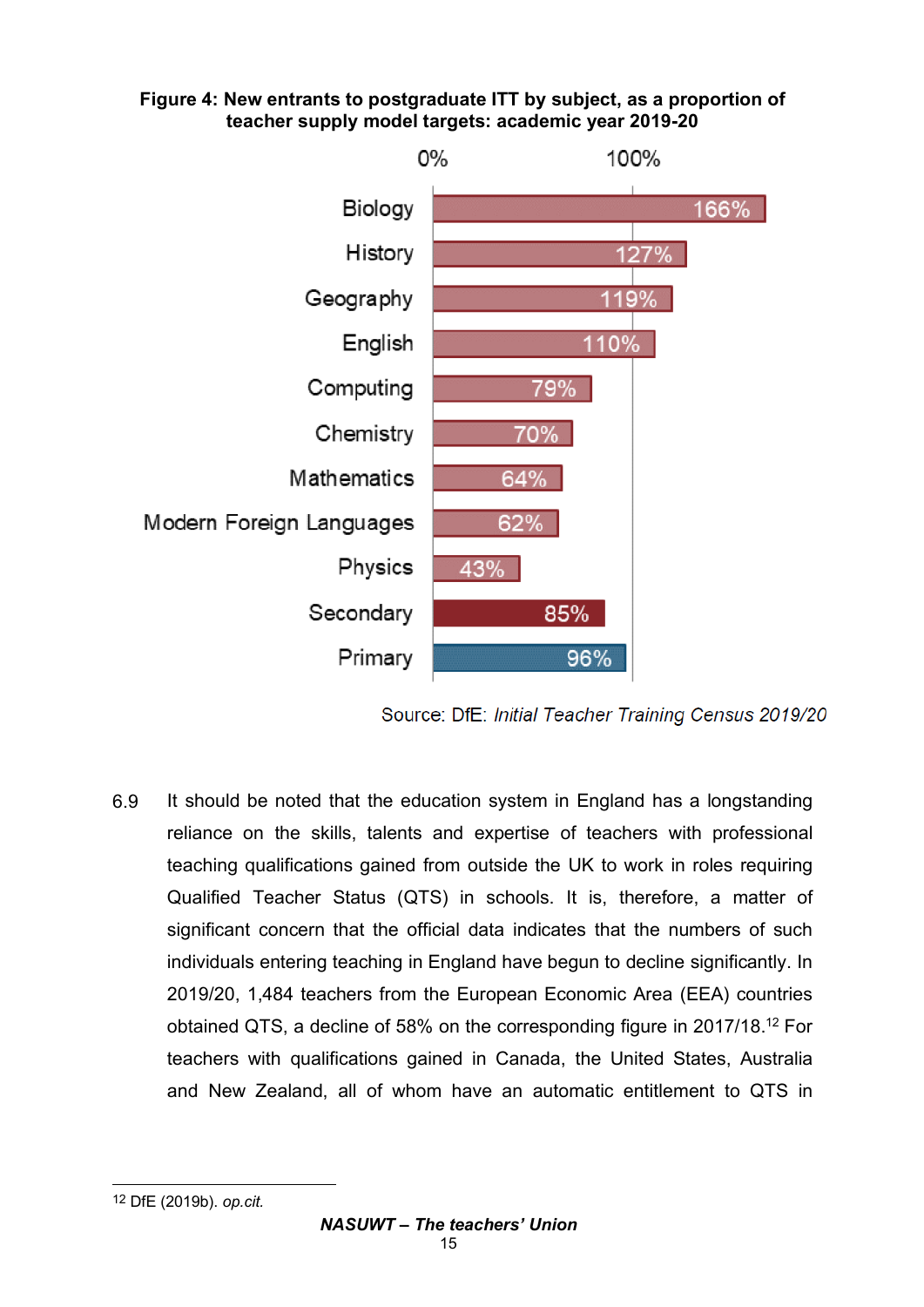England, the annual level of QTS awards declined from 2,030 in 2015/16 to 751 in 2019/20. This is demonstrated in figure 5.13



# **Figure 5: Overseas trained teachers entering teaching in England since 2016**

- 6.10 If sustained, these declines can only serve to exacerbate the teacher recruitment pressures described above.
- 6.11 Whilst the numbers of applicants has fallen over the last decade, the levels of teacher wastage have increased.
- 6.12 Levels of wastage from the teaching profession, other than for reasons of retirement or death-in-service, have risen significantly over the past decade. The School Workforce Census (SWC) confirms that between 2011 and 2019, the number of teachers leaving teaching annually for reasons other than retirement or death-in-service rose from 24,533 to 33,565, an increase of 36% over the period.14
- 6.13 Whilst numbers of teachers are declining, pupil numbers in England are increasing significantly across the system. Department for Education (DfE) data confirms that the state-funded school sector will continue to experience

 $\overline{a}$ 

 $13$  ibid.

<sup>14</sup> DfE (2020b). *School workforce in England 2019*. Available at: (https://explore-educationstatistics.service.gov.uk/find-statistics/school-workforce-in-england#releaseHeadlines-summary), accessed on 31.01.21.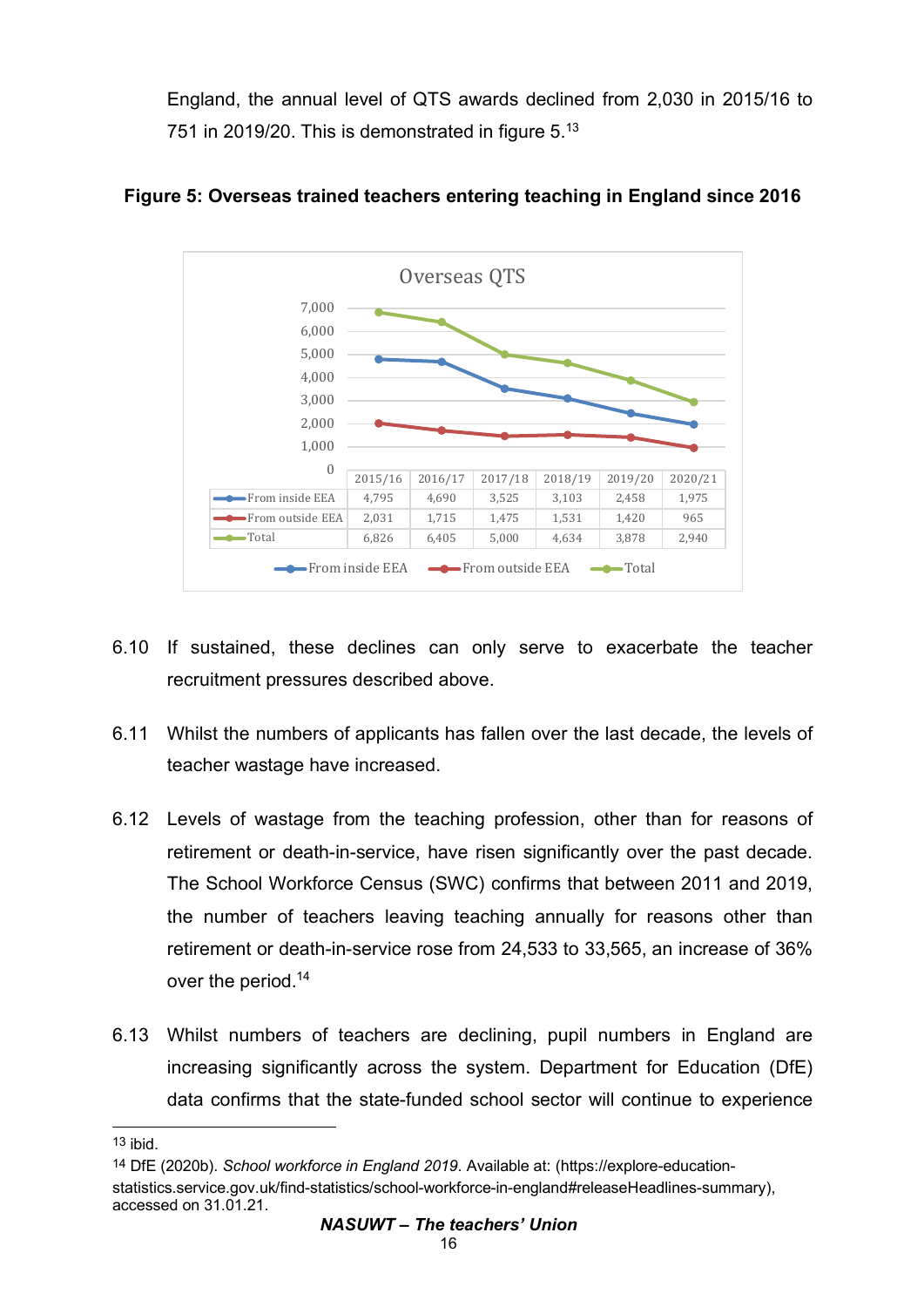significant and sustained increases in pupil numbers over the next decade. In the secondary sector, the overall population is projected to reach 3,210,078 in 2026, 7% higher than the current secondary cohort.<sup>15</sup>

- 6.14 These factors are contributing to a perfect storm of reducing applications, increasing wastage and more demand, indicating that the pool of teachers, lecturers and school leaders from which Guernsey can recruit is rapidly shrinking.
- 6.15 Evidence later in this document also shows that, although Guernsey teacher salaries are higher than the equivalent levels in the UK, when other factors such as housing and the cost of living are taken into account, they are actually uncompetitive. This will have a detrimental effect on Guernsey's ability to recruit high-quality teachers, lecturers and school leaders from the UK in a decreasing pool.
- 6.16 There is continuing evidence that the schools in Guernsey are having some difficulty in recruiting teachers, lecturers and school leaders. The NASUWT is aware that in 2019, there appeared to be a significant number of teachers, lecturers and school leaders leaving Guernsey for jobs in Jersey schools, where teacher pay is significantly higher.
- 6.17 The current poor delivery of on-island ITT, including trainees failing to qualify in time for the academic year through no fault of their own, renders this an unlikely source of teachers and lecturers to plug the gap.
- 6.18 The NASUWT believes pay is a significant catalyst in sustaining and motivating the teaching profession through periods of rapid change and increasing demands on the teaching profession.

 $\overline{a}$ 15 DfE (2020c). *National pupil projections – future trends in pupil numbers: 2020 update.* Available at: (https://explore-education-statistics.service.gov.uk/find-statistics/national-pupil-projections), accessed on 02.02.21.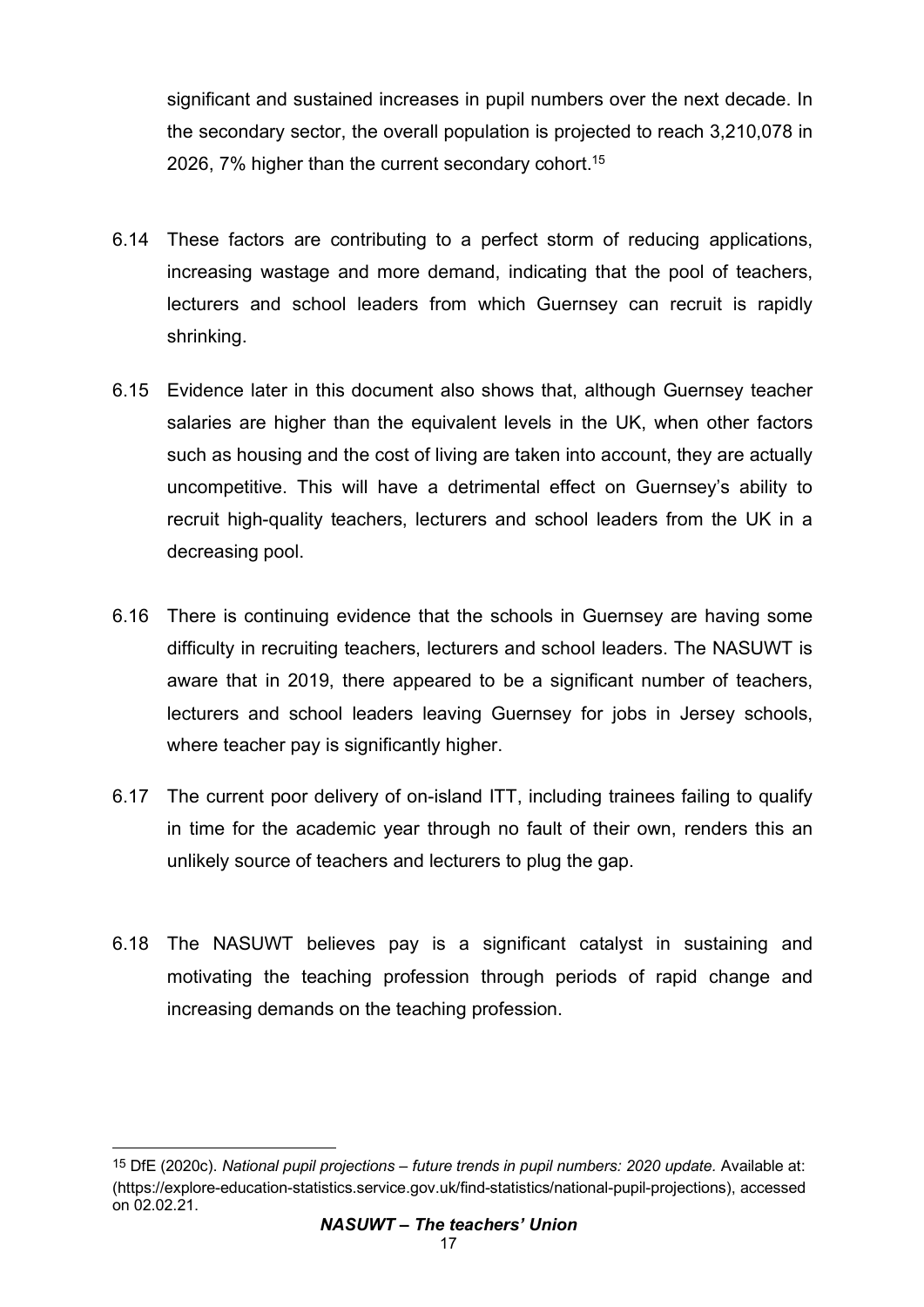### **SECTION 7**

#### **WIDER ECONOMIC AND LABOUR MARKET CONDITIONS**

- 7.1 Section 3 demonstrates the erosion of teachers, lecturers and school leaders' pay compared to both RPI inflation and median earnings, with the latter generally exceeding inflation since 2007, whereas teachers, lecturers and school leaders' pay uplifts have rarely done so.
- 7.2 In addition to the erosion of teachers, lecturers and school leaders' pay through inflation, other pressures are more acute on Guernsey compared to other jurisdictions.
- 7.3 The mix adjusted average purchase price for Local Market properties was £554,290 in the third quarter of 2021, a substantial increase of 9.6% higher than the previous quarter and an incredible 19.0% higher than the third quarter of 2020.<sup>16</sup> This is considerably higher than the UK average house price, which is around £264,000, and considerably higher than the average house price in Wales (£195,000), Scotland (£181,000), Northern Ireland (£153,000) and England (£281,000). The average house price in Guernsey is now higher than in every region of England, including London, as shown in figure 6.<sup>17</sup>

 $\overline{a}$ 

<sup>16</sup> *Guernsey Quarterly Residential Property Prices Bulletin*, November 2021.

<sup>17</sup> Office for National Statistics, *UK House Price Index: October 2021.*

*NASUWT – The teachers' Union*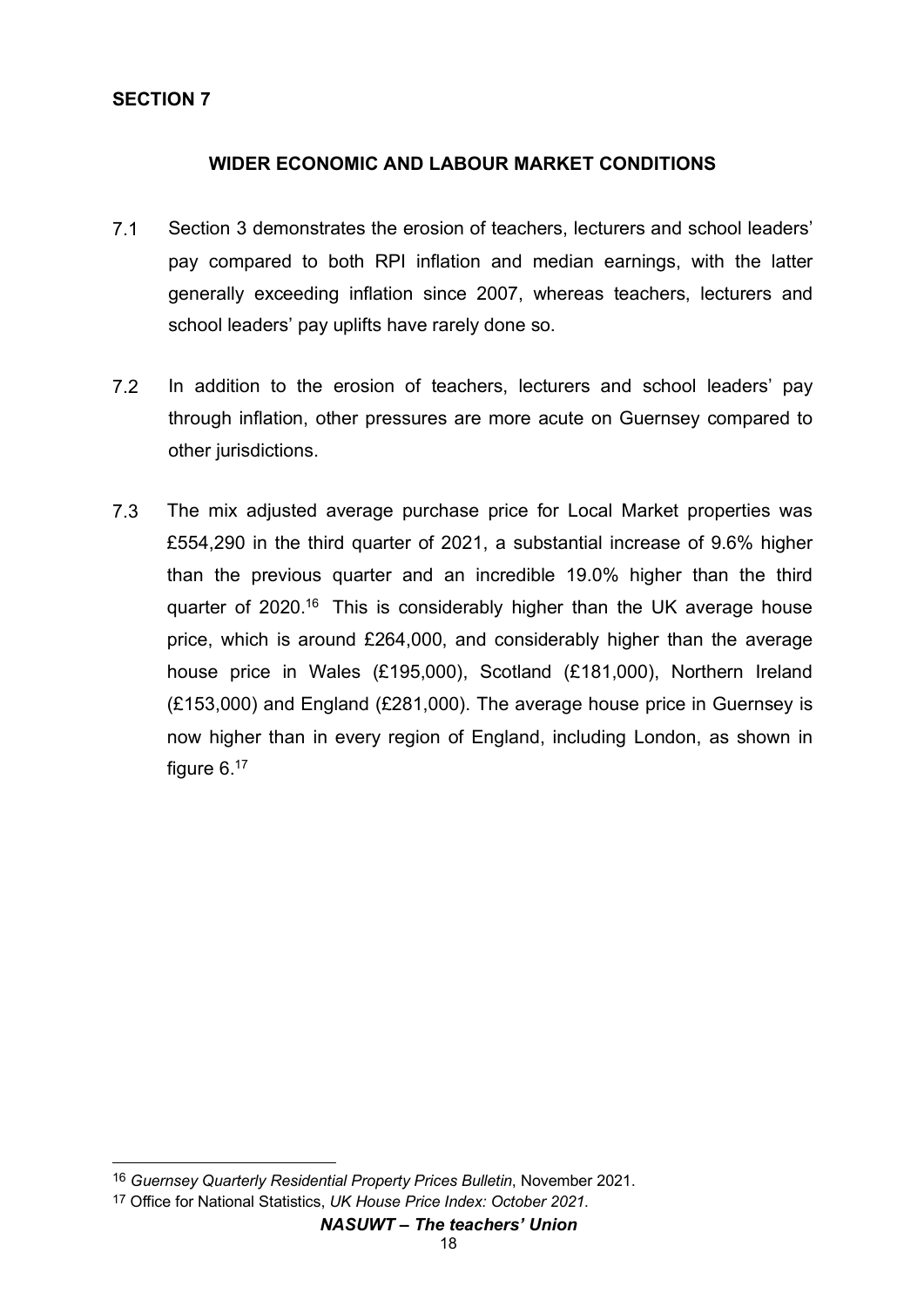## **Figure 6: Average house prices in Guernsey compared to UK regions**





*Jersey/Isle of Man Government*

- 7.4 The average price of a three-bedroomed house (i.e. a normal family dwelling) in Guernsey stands at around £590,000.18
- 7.5 The price of a three-bedroomed house in Guernsey is more than ten times the salary of a teacher on spine point U3, whereas the average value of a onebedroomed flat, £290,000, is more than nine times the salary of a newly qualified teacher (NQT). These high ratios make it exceedingly difficult for NQTs, often saddled with student debt (a position exacerbated in Guernsey by the inability of Guernsey-born students to access student loans), and/or those moving from the UK to take up a teaching post in Guernsey, to buy property, and therefore acts as a major disincentive for teachers, lecturers and school leaders looking to work on the island, as well as impacting on the quality of life for currently employed teachers, lecturers and school leaders.
- 7.6 The average rental price for local market properties stands at £1,599 per month.<sup>19</sup> substantially higher than all of the UK apart from central London, which was only slightly higher at £1,650 per month.<sup>20</sup>

*NASUWT – The teachers' Union*  $\overline{a}$ 18 *Guernsey Quarterly Residential Property Prices Bulletin*, November 2021.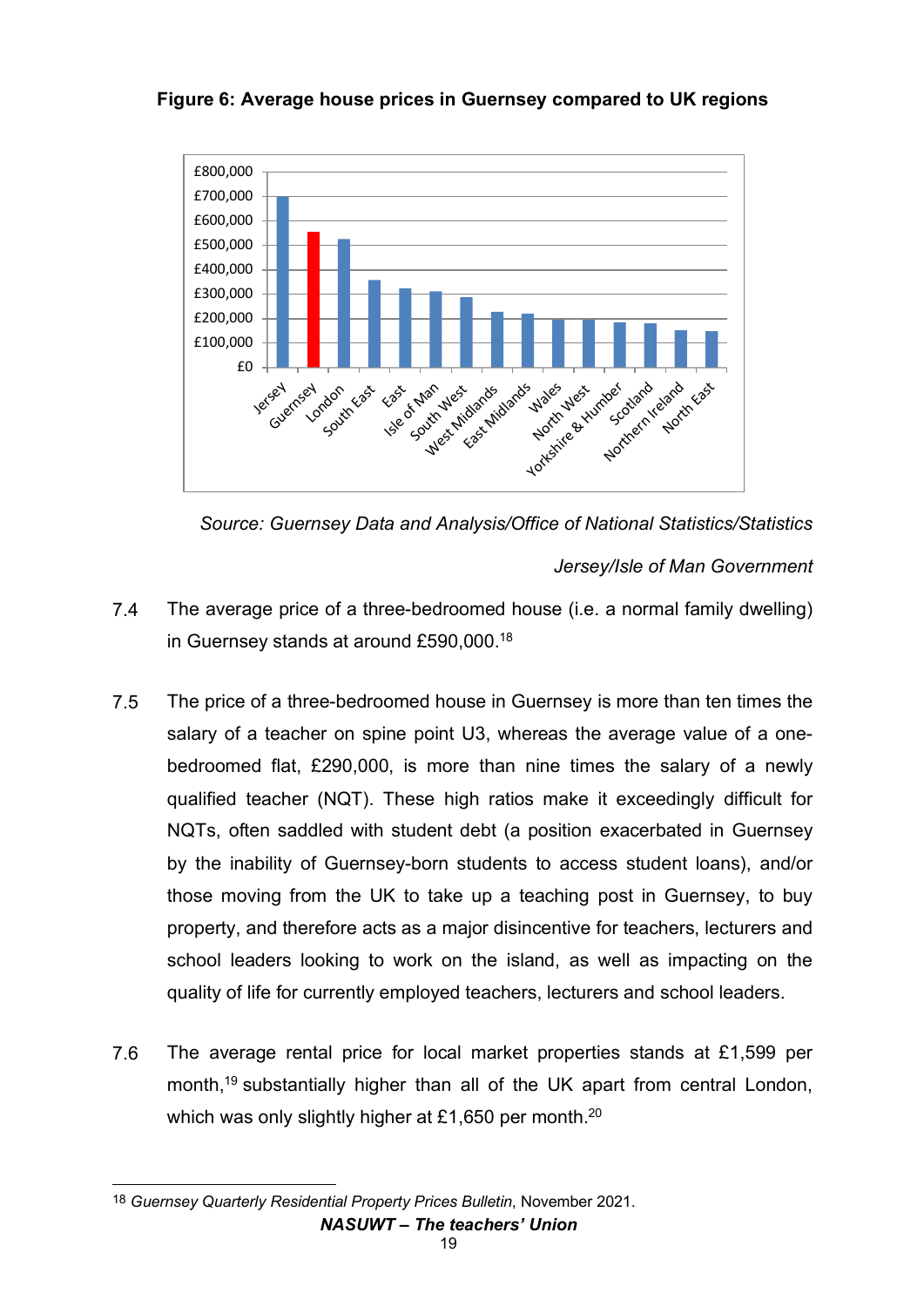- 7.7 Given that a significant number of teachers and lecturers will be employed on short-term licences, and these teachers and lecturers are likely to be entering the rental market, this is yet another powerful disincentive for those thinking of teaching in Guernsey.
- 7.8 The high housing costs particularly hit returning recently qualified Guernsey teachers and lecturers who are not eligible for the same assistance in the form of relocation benefits as other relocating teachers and lecturers would receive, thus discriminating against Guernsey-born early career teachers and lecturers seeking to return to the island.
- 7.9 The comparison with Jersey is quite stark, as the Jersey 2021 teacher pay scales are, on average, over £5,000 higher than the equivalent Guernsey 2021 pay scale point, and over £7,000 higher at the lower end of the main scale. This represents yet another barrier to the recruitment of high-quality teachers, lecturers and school leaders. Jersey teachers, lecturers and school leaders have also received pay awards over the 2020/21 period totalling 5.7%, whilst Guernsey teachers, lecturers and school leaders have received just 0.8%.
- 7.10 A similar picture exists for essential commodities.
- 7.11 As an example, the latest data from Guernsey Fuel and Oil Watch showed that the latest average cost of unleaded petrol in Guernsey was  $140.9p<sup>21</sup>$ whereas the supermarkets in the UK were selling unleaded petrol at 138.8p per litre.<sup>22</sup> This represents a Guernsey premium of 1.5% in petrol costs. A similar differential applies to diesel fuel.
- 7.12 Gas is considerably more expensive. The standard tariff offered by Guernsey Gas is 23.81p per kWh, whereas there are many UK tariffs charging around 4p per kWh. This represents a Guernsey premium of nearly 500%.

 $\overline{a}$ 19 ibid.

<sup>20</sup> Office of National Statistics, *Private Rental Market Summary Statistics – April 2020 to March 2021.*

<sup>21</sup> https://www.facebook.com/photo?fbid=329100255687931&set=a.232209328710358 accessed 12 November 2021.

<sup>22</sup> The Automobile Association, October 2021 *Fuel Price Report*.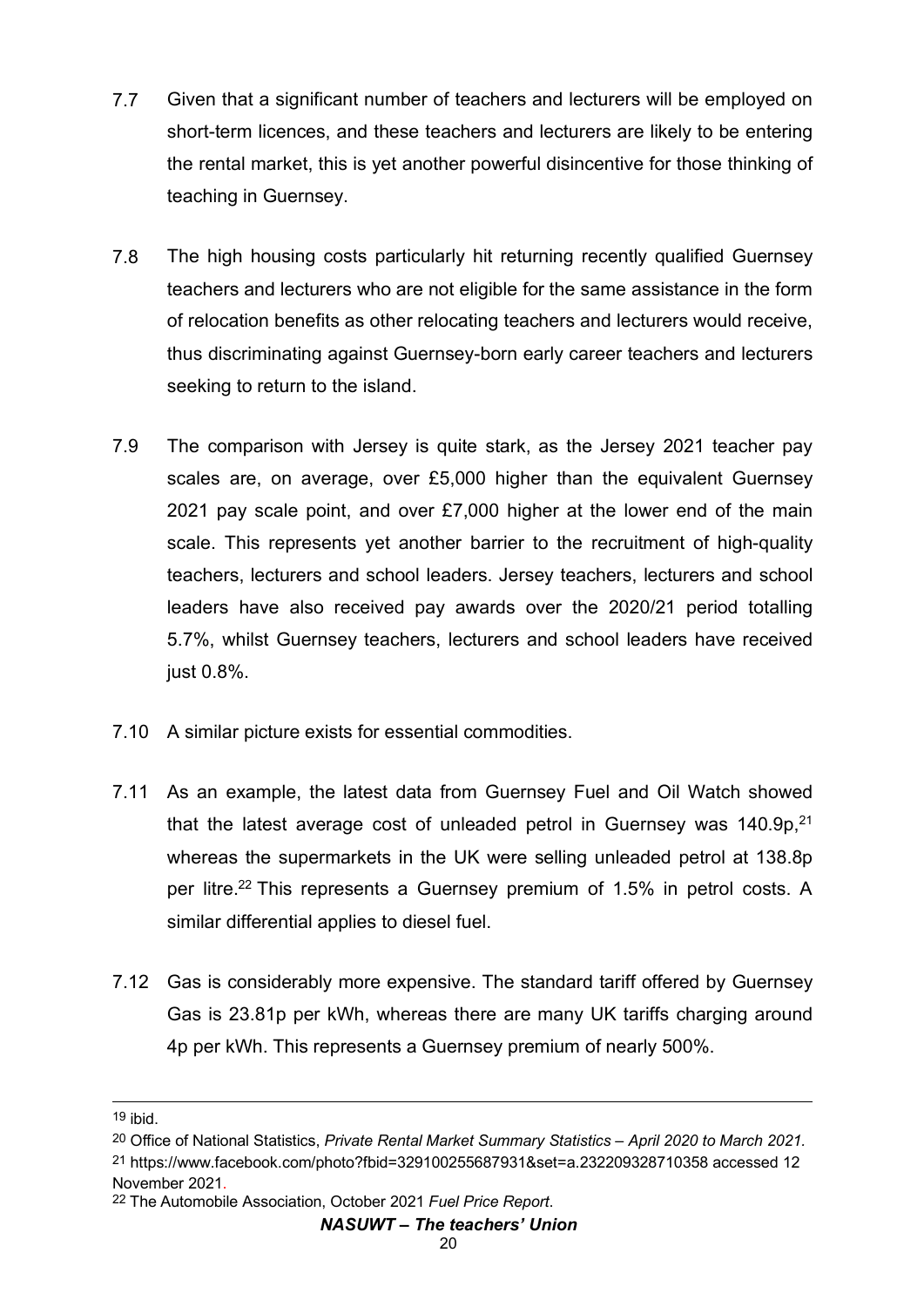- 7.13 The premium on the cost of essential commodities means that the purchasing power of Guernsey teachers, lecturers and school leaders is considerably less than their colleagues in the UK, again acting as a significant disincentive for teachers, lecturers and school leaders looking to relocate, even when the superficially higher salaries are taken into account.
- 7.14 Additional costs, such as the lack of free primary health care and charges for ambulance use, will act as a further disincentive for both Guernsey-born graduates and UK teachers, lecturers and school leaders to come to Guernsey to teach.
- 7.15 Furthermore, teacher salaries are becoming less competitive when compared with other graduate professions.
- 7.16 Graduates are currently in high demand across the UK for professions other than teaching. The NASUWT draws to P&R's attention the intensification of competition for graduates in the UK over recent years.
- 7.17 Salary levels across the graduate labour market serve to demonstrate the uncompetitive nature of teachers, lecturers and school leaders' pay. This point is emphasised by the most recent Report from High Fliers Research, *The Graduate Market in 2021*.
- 7.18 The Report indicates that competition in the market for graduates continues to be high, so schools will continue to have difficulties in recruiting and retaining teachers, lecturers and school leaders.
- 7.19 The evidence presented in the High Fliers Research shows that starting salaries at the UK's leading graduate employers stood at a median of £30,000 in 2021. Whilst this is in line with the current starting salary of teachers, and lecturers in Guernsey, it should be noted that the High Fliers Research has identified that at least a fifth of places on the top graduate programmes now provide starting salaries of more than £40,000.
- 7.20 In addition, the median starting salary for investment banks stands at £50,000. For law firms, it stands at £46,000.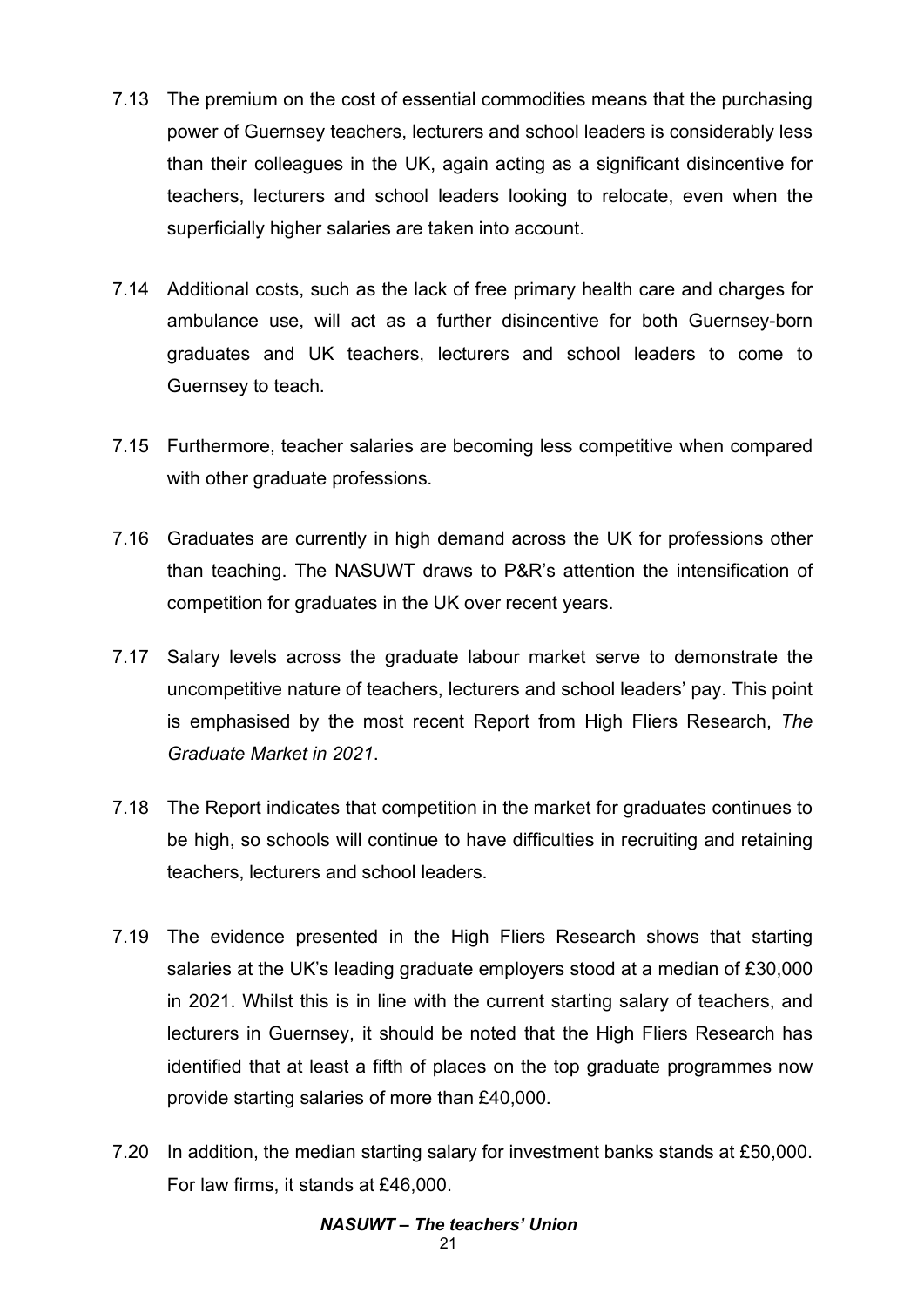- 7.21 The disparity between teachers, lecturers and school leaders' pay and the pay of other graduates has been noted by the School Teachers' Review Body (STRB) in England. In its 30th Report, the STRB accepted that teachers and school leaders' pay was uncompetitive, stating: *'For the majority of teachers and school leaders, including those in London, there continues to be a significant gap between their earnings and the levels of pay in other comparable graduate professions.'* <sup>23</sup>
- 7.22 The STRB also outlined the importance of pay for experienced teachers, as follows: '*It is vital that high-quality graduates are attracted to join the teaching profession and make it their career. The pay system must therefore ensure that earnings for teachers are competitive with the wider graduate labour market. The level of starting pay must provide a competitive point of entry to the profession in comparison to other graduate professions within the relevant local labour markets. Equally, pay levels for experienced teachers should be commensurate with the earnings of those with similar levels of experience in other comparable graduate professions in order to retain and motivate them throughout their career.'*
- 7.23 Similarly, they commented on concerns over the recruitment and retention of school leaders: '*The evidence about the recruitment and retention of school leaders suggests their position is deteriorating. We heard on our school visits and from our consultees concerns about narrowing pay differentials reducing the incentives for career progression*.' <sup>24</sup>
- 7.24 The above figures relate to the UK and not Guernsey. As the Guernsey graduate market is going to be heavily skewed towards the financial services industry, it is likely that the median salary for graduates in Guernsey is going to be considerably higher than that in the UK.
- 7.25 The High Fliers Research found the median starting salary in investment banks was £50,000, whilst for banking as a whole, this figure stood at

 $\overline{a}$ <sup>23</sup> STRB's 30th Report.

<sup>&</sup>lt;sup>24</sup> STRB's 29th Report.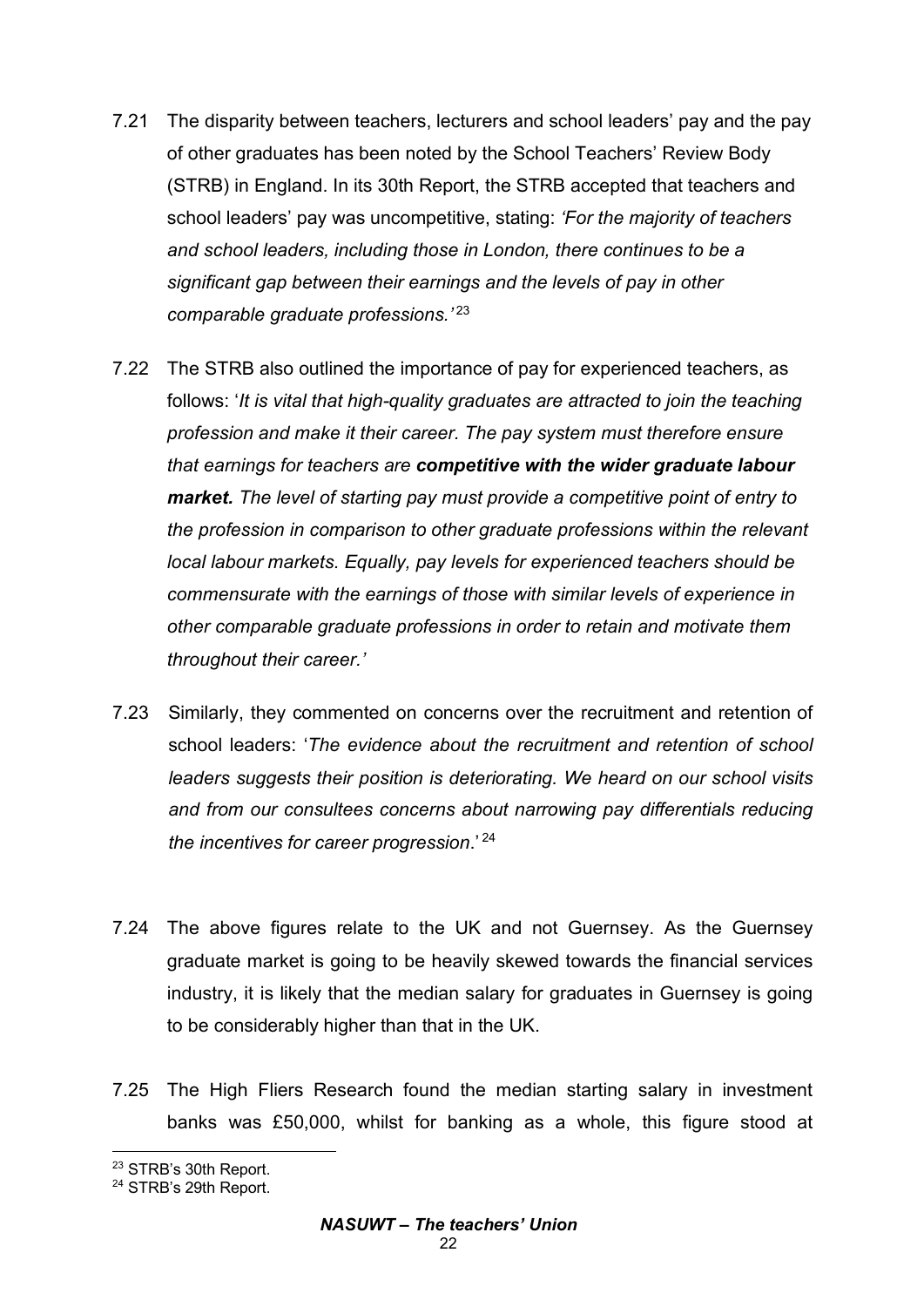£32,500, although again it should be noted that these are UK figures, not Guernsey figures. Median figures for Guernsey do not exist, but it is reasonable to assume they will be higher than that of the UK.

- 7.26 Employment in financial institutions accounts around for 18.3% of all full-time equivalent (FTE) employment in Guernsey,<sup>25</sup> and the starting salaries greatly exceed that of teachers and lecturers.
- 7.27 Given all the evidence above, there exist powerful disincentives for Guernseyborn graduates to return to the island to teach, and for non-native graduates and teachers, lecturers and school leaders to come to Guernsey.
- 7.28 In the case of Guernsey-born graduates, this constitutes a considerable 'brain-drain' off the island. In 2017, only 55% of Guernsey-born graduates returned after graduating.26 Issues around the non-return of Guernsey-born graduates was also highlighted in the Skills Guernsey Action Plan 2018.
- 7.29 For demographic, population control and economic reasons, it is better for Guernsey-born graduates to return, yet teachers, lecturers and school leaders' pay is simply not competitive enough to attract them back, despite being superficially higher than the UK, for all the reasons previously stated. Teachers, lecturers and school leaders from the UK must, therefore, be recruited. Again, teachers, lecturers and school leaders' pay is simply not competitive with that of the UK, despite being superficially higher for all the reasons previously stated.

 $\overline{a}$ 

<sup>25</sup> *Guernsey Quarterly Population, Employment and Earnings Bulletin,* November 2021. 26 http://www.careers.gg/CHttpHandler.ashx?id=115261&p=0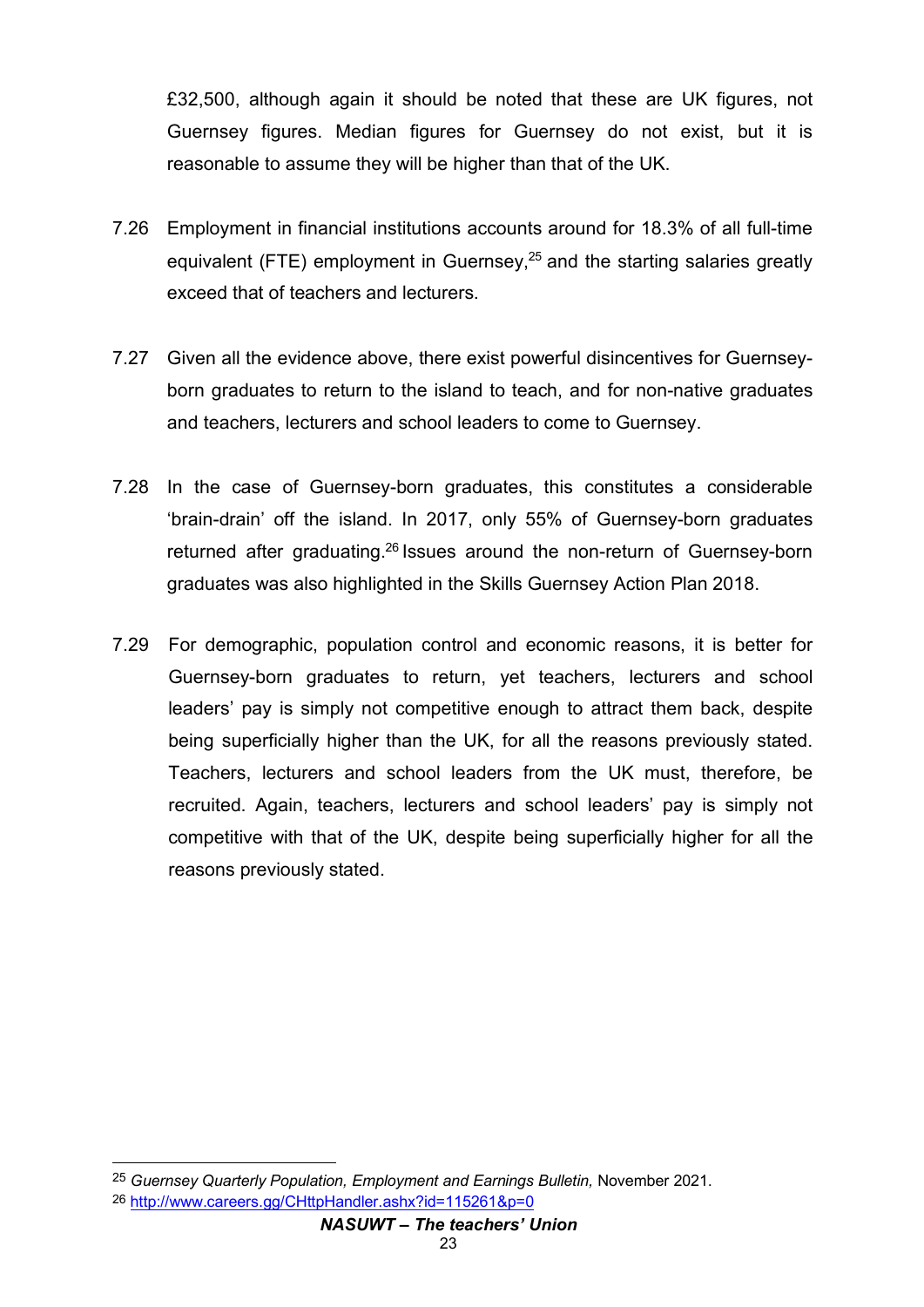### **OTHER MATTERS**

#### **Two-tier workforce**

- 8.1 The NASUWT has had longstanding concerns that the teaching workforce is two-tier, due to the imposition of revised contracts for new staff in 2014 without any form of negotiation with the NASUWT.
- 8.2 In 2018, Deputy Le Tocq, on behalf of the P&R Committee, gave a commitment to address this situation and re-negotiate terms and conditions for teachers (the Green Book) which would apply to all teachers, lecturers and school leaders.
- 8.3 It is deeply regrettable that there has been no progress on this matter.
- 8.4 The P&R Committee urgently needs to bring forward proposals around how the employer intends to honour the commitment made by Deputy Le Tocq.

#### **Performance-related pay**

- 8.5 Whilst the NASUWT welcomes that the employer has negotiated revised pay and performance management policies that remove performance-related pay, and that that the revised policies removed all aspects of performance-related pay, including the threshold assessment, it is disappointing that these have not yet been implemented, despite talks concluding nearly two years ago.
- 8.6 With the threshold assessment removed, it makes little sense to retain a main and an upper pay scale.
- 8.7 The NASUWT would therefore propose that, in addition to the pay award, the current six- and three-point scales are replaced with a single six-point scale which encompasses the current nine pay points.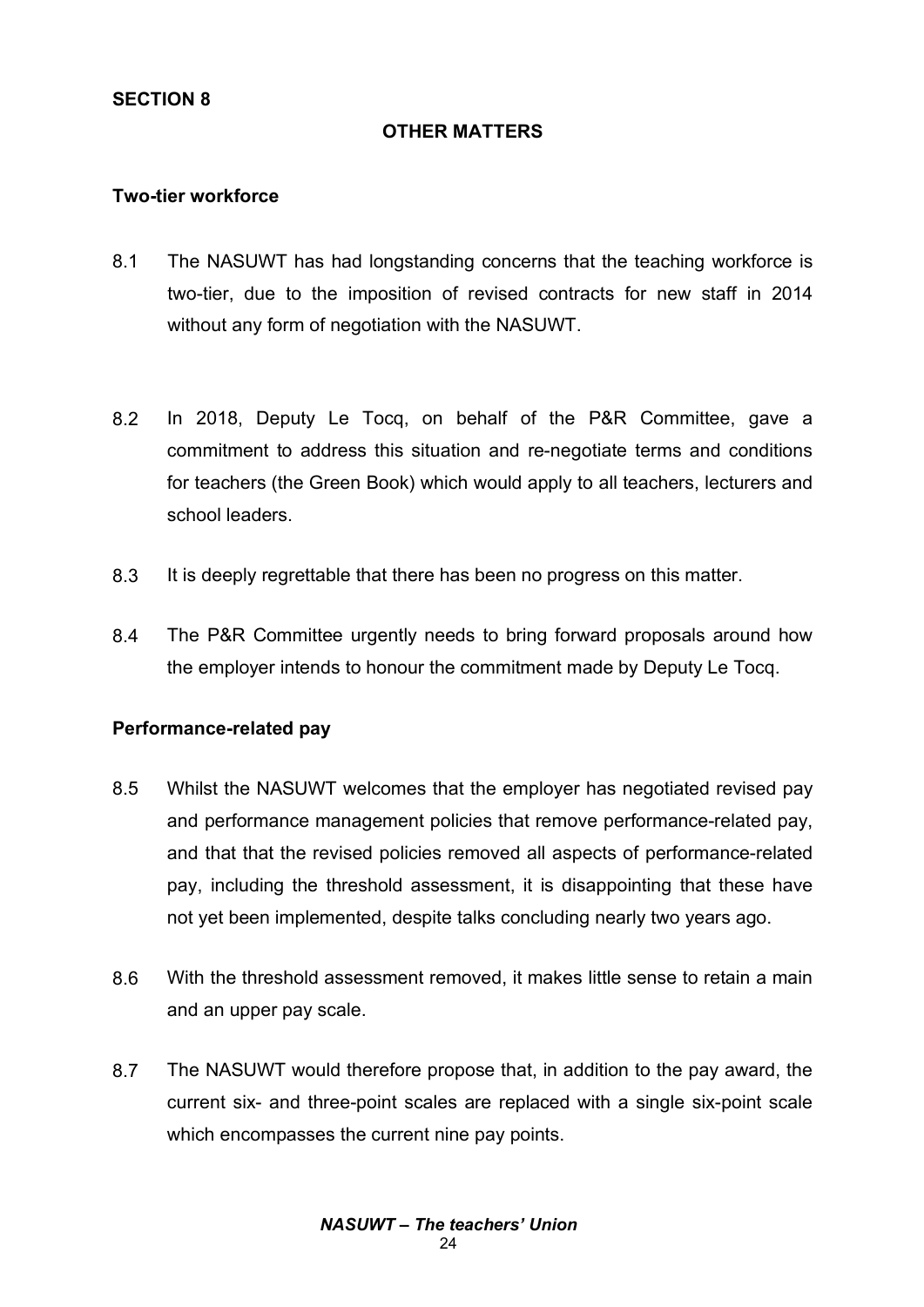8.8 This would not only simplify the pay scales, it would aid recruitment and retention as teachers and lecturers would progress through the scales much faster than in other jurisdictions. For example, a Guernsey teacher would arrive at the top of the pay scale eight years earlier than an equivalent teacher in Jersey.

### **SECTION 9**

#### **EQUALITY IMPACT**

- 9.1 The States must provide a robust equality impact assessment of any proposals for the teachers, lecturers and school leaders' pay award, including the cumulative impact of the award.
- 9.2 In occupations/professions where women predominate, pay levels are on average significantly lower than in occupations/professions where men predominate. Therefore, a below-inflation pay award would exacerbate the pay gap between men and women in teaching, given that proportionately more men than women achieve promotion, particularly in larger schools, but also impact disproportionately on black and minority ethnic (BME) and disabled teachers, lecturers and school leaders, who face additional barriers to promotion and pay progression.
- 9.3 Across the UK, women's pay already lags behind that of men as a result of gender bias, disadvantage and discrimination. BME and disabled teachers, lecturers and school leaders also report high incidence of workplace discrimination. It is also clear that teachers, lecturers and school leaders with protected characteristics are disproportionately represented within the lowest grades. There is no reason to assume that Guernsey is any different. Any pay award must not exacerbate this situation.
- 9.4 This position is likely to be further exacerbated in Guernsey compared to the UK, given Guernsey's limited anti-discrimination legislation.
- *NASUWT – The teachers' Union* 9.5 The States must ensure that they now carry out a detailed and robust equality impact assessment to confirm that any proposals: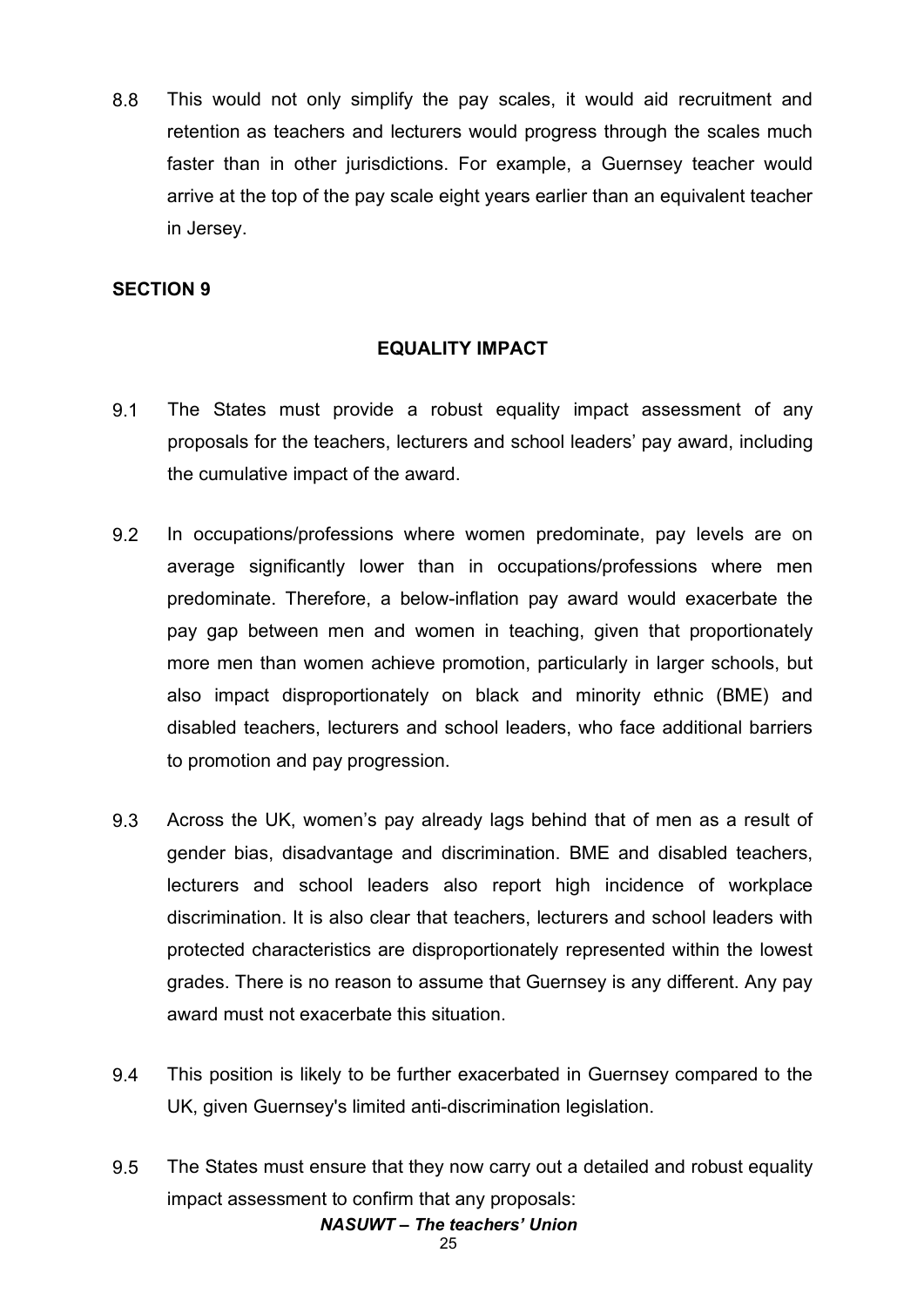- do not contribute to discrimination;
- advance equality of opportunity between different groups; and
- do not exacerbate even further the issues of discrimination, irrespective of the legislative frameworks.
- 9.6 Regrettably, there remains a paucity of workforce equalities data across the whole of the States of Guernsey, and the NASUWT believes the States must address this as a matter of urgency.
- 9.7 The absence of comprehensive and robust equalities data does not eliminate the problem of workforce discrimination in access to employment, career development and promotion.

# **SECTION 10**

# **CONCLUSION**

- 10.1 All children and young people are entitled to be taught by those who are recognised and appropriately rewarded as highly-qualified and skilled professionals.
- 10.2 The NASUWT believes that this entitlement of children and young people is at risk as a result of teachers, lecturers and school leaders' pay in Guernsey having been eroded against inflation and average earnings for at least ten years.
- 10.3 The case for a significant, above-inflation pay award applied to all teachers, lecturers and school leaders, on their current salary, to all points on the pay scales and any allowances, is indisputable.
- 10.4 Likewise, the case for adopting a single six-point pay scale for classroom teachers and lecturers is strong and would provide not only accelerated pay progression for teachers and lecturers, but would also, in conjunction with a substantial pay increase, by a powerful recruitment incentive.